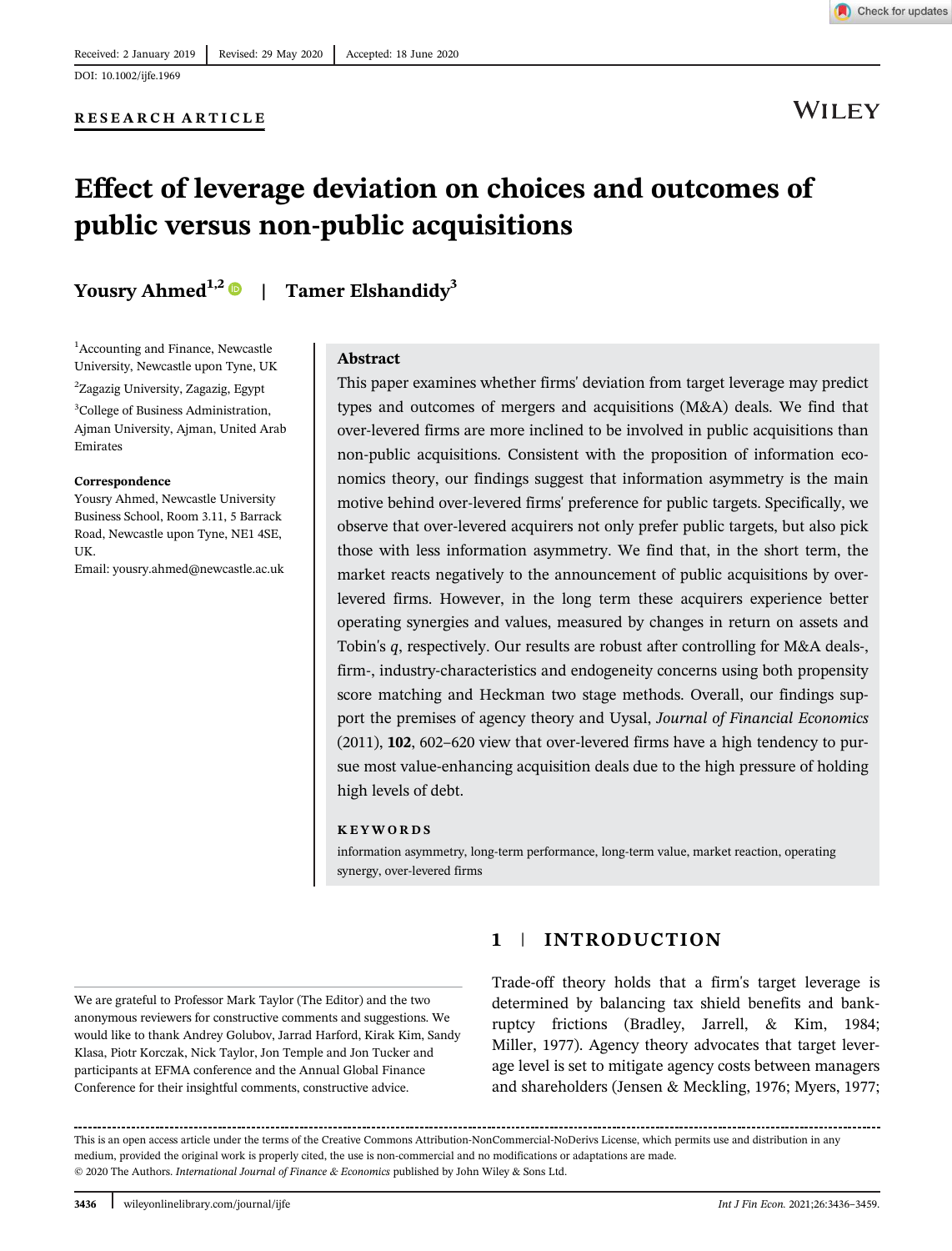Stulz, 1990). Brounen, De Jong, and Koedijk (2006) report that 67% of the chief financial officers from the UK, the Netherlands and Germany seek to keep their leverage level around target.<sup>1</sup> Nevertheless, many firms deviate from their targets as a result of various factors, including information asymmetries, market inefficiencies and transaction costs (Bradley et al., 1984; Leary & Roberts, 2005; Miller, 1977).

According to Morellec and Zhdanov (2008) the connection between a firm's leverage deviation as a source of new finance and subsequent mergers and acquisitions (M&A) investment decisions is clear, but few studies have investigated this link.<sup>2</sup> In particular, firms that hold leverage above their target (henceforth "over-levered firms") are exposed to high financial distress costs that generally impede their ability to raise capital and to issue new debt (Dang, Kim, & Shin, 2012; Kayhan & Titman, 2007). The debt constraints of over-levered firms restrict their ability to finance large acquisitions with debt (Harford, Klasa, & Walcott, 2009). These firms also lose takeover bidding contests due to their unfavourable financial conditions (Morellec & Zhdanov, 2008). Uysal (2011) documents that the high costs associated with raising finance from external capital markets reduce over-levered firms' intentions to engage in acquisition deals. Thus, this paper extends previous literature by investigating over-levered firms' choices between public and non-public acquisitions. It further explores the motives and outcomes for such choices.

Over-levered firms' choice between public and non-public acquisitions can be explained by the premises of information economics theory, which views information asymmetry as a risk (Barney, 1986; Capron & Shen, 2007; Makadok & Barney, 2001). Non-public acquisitions are exposed to substantially greater information asymmetry regarding their value than public acquisition deals are (Officer, Poulsen, & Stegemoller, 2009). The relaxed disclosure requirements of non-public firms trigger substantial increases in information asymmetry about the fairness their values (Officer et al., 2009). Furthermore, the UK Companies Act 2006 exempts small and medium-sized non-public firms from filing audited accounts and from reporting their cash flows. In contrast, the IPO process, stringent regulatory disclosure requirements, analysts, the stock market and press coverage increase the quality and quantity of information on public targets that is available (Officer et al., 2009). In brief, consistent with information economics theory, over-levered firms that face higher financial risk are motivated to engage in public acquisitions in order to avoid any additional risk of information asymmetry about the fair values of non-public targets.

We further examine the short- and long-term effects of these acquisition deals on over-levered acquirers.

Consistent with the efficient market hypothesis, we expect that the market perception of the quality of public acquisitions by over-levered firms depends on whether the main motive is only to avoid information asymmetry regarding non-public targets or further to include post-acquisition synergies and values. According to agency theory, over-levered firms are heavily committed to future interest payments; thus, they are motivated to improve future performance due to the fear of losing their jobs in case of default (Berger & Di Patti, 2006). Further, if they are willing to make an acquisition, they are likely to be selective and choose the best wealth-gain deals (Uysal, 2011; Ahmed & Elshandidy, 2018). Hence, this paper addresses the gap in the literature by examining the effect of public acquisition on over-levered firms' performance and values in a sample of all the completed M&A deals by UK public acquirers from 1987 to 2016.<sup>3</sup>

We observe that over-levered firms are more often involved than non-public acquisitions in public acquisitions. Additionally, over-levered firms prefer the public targets with less risk of information asymmetry. We show, using short-event windows of 3 and 5 days, that the market perceives the announcement of public acquisitions by over-levered firms as bad investments. In particular, we find that over-levered acquirers of public targets experience negative cumulative abnormal returns (CARs) around the announcement of these deals. However, using changes in the operating performance in the 3 years' before and 3 years after the effective year of public acquisition, we find that public acquisitions induce better operating synergies for over-levered firms. Similarly, we find that in the long run public acquisitions enhance over-levered firms' values measured by changes in Tobin's *q* in the 3 years' post and pre the effective year of completed deals. Our results are robust after controlling for self-selection bias and endogeneity concerns using both propensity score matching (PSM) and Heckman-two stage methods.

Our empirical results contribute to a strand of literature on the interaction between capital structure and acquisition decisions (i.e., Harford et al., 2009; Uysal, 2011) by exploring the link between the position of corporate leverage deviation and some types of acquisition. This paper is thought to be one of the first to present the interesting insight that firms take into account their target leverage when they choose between public and non-public acquisitions. Specifically, we provide novel evidence that over-levered firms prefer not only to pursue public acquisitions, but also to choose those with less risk of information asymmetry. Lending support to information economics theory, these findings suggest that information asymmetry avoidance can be one of the motives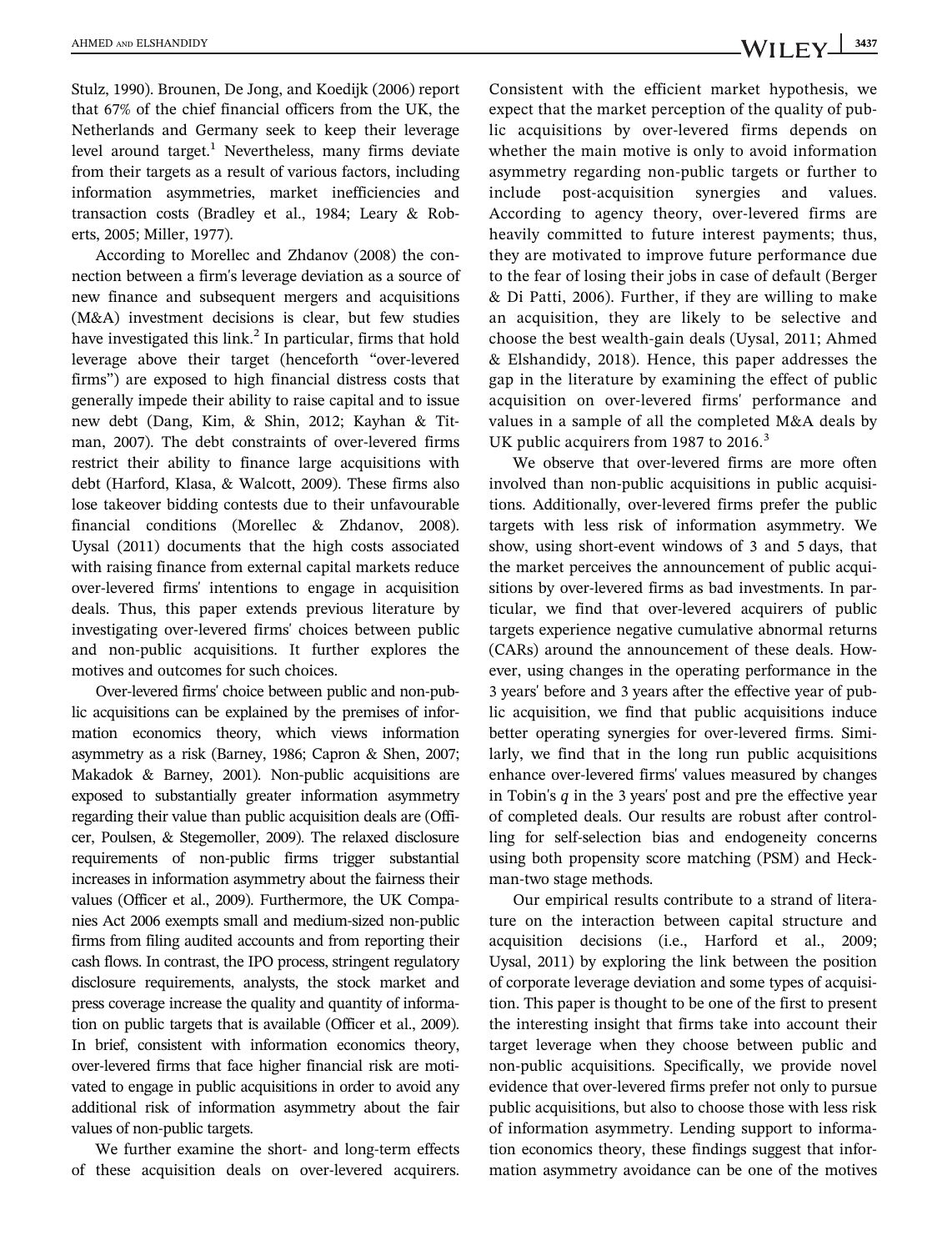3438 WILLEV **AHMED AND ELSHANDIDY** 

behind decisions by over-levered firms to acquire public targets.

This paper further articulates the link between leverage deviation and the outcomes of acquisition deals. In particular, it adds to the literature by investigating market participants' short-term reactions to the announcement by over-levered firms of pubic and non-public acquisitions. It notes that over-levered acquirers of public targets experience a negative market reaction. This suggests that the market reaction to the announcement of an acquisition may be affected by external investors' perception of the main motive beyond the deal. Arguably, the market may view the announcement of public acquisitions by over-levered firms as a decision that is inspired only by the firms' incentive to avoid information asymmetry and not so much by a concern to maximize shareholders' wealth.

Contradicting our empirical findings of market reaction and the conventional view that public acquisitions destroy the value of shareholders' wealth with respect to non-public acquisitions (i.e., Faccio, McConnell, & Stolin, 2006; Fuller, Netter, & Stegemoller, 2002), our findings provide novel evidence that over-levered firms experience value creation and better performance in the long run following the acquisition of public targets. These findings confirm that the leverage deviation position of an acquirer is a core determinant of long-term postacquisition value and performance. Overall, these findings support the premises of the agency theory and Uysal's (2011) view that over-levered firms that are more heavily committed to meet debt-payment terms are likely to be involved in wealth-gain acquisition decisions. Specifically, we provide novel evidence that over-levered firms carefully choose public acquisitions deals that induce better operating synergies and value maximization in the long run.

In addition to previous contributions to knowledge, this paper has direct implications for both theory and practise. First, with regard to theory, our contradictory results concerning short-term market reaction and the long-term effect of public acquisitions on the value of over-levered firms, assume that it may be a questionable notion that the UK stock market is rational in pricing new information such as announcements of acquisitions. However, these findings support the premises of the agency theory, that holding leverage above target leverage can be an effective means of reducing the agency cost between managers and shareholders. Second, from the practitioners' point of view, and contrary to findings in the prior literature (i.e., Erel et al., 2015; Moeller, Schlingemann, & Stulz, 2004; Uysal, 2011) which have treated all acquisitions as a single homogeneous group, the results of this paper suggest that distinguishing between public and non-public acquisitions is essential, since each type has its own characteristics, drivers and economic consequences. Similarly, as regards heterogeneity in firms' leverage deviations, it may be crucial to determine if they have leverage above the target. Specifically, our findings confirm that over-levered firms have special characteristics that not only drive their acquisition choices, but also significantly affect the economic gains from such investment deals. Identifying the economic gains of over-levered firms following public versus non-public acquisitions will enable managers to develop strategic plans for better acquisition decisions. It also may enable policy makers to develop codes of best practise by which to assess whether managers are behaving in compliance with their fiduciary responsibilities, as defined in company laws.

The rest of this paper is organized as follows. Section 2 reviews the literature Section 3 describes our sample, main independent variables and empirical models. Section 4 presents our empirical findings, Section 5 describes further robustness tests, and Section 6 outlines our conclusions.

# 2 | LITERATURE REVIEW

# 2.1 | Over-levered firms' choice between public and non-public acquisitions

Both trade-off and agency theories assume that firms have target leverage that they are striving to maintain (Jensen & Meckling, 1976; Myers, 1977; Stulz, 1990). Previous studies (i.e., Hovakimian et al., 2001; Morellec & Zhdanov, 2008; Uysal, 2011) document that deviation from target leverage significantly affects firms' behaviours, choices and decisions. Specifically, leverage deviation influences corporate behaviours and decisions, including those on issuing debt (Hovakimian et al., 2001), financing acquisitions (Uysal, 2011) and setting bidding limits in takeover contests (Morellec & Zhdanov, 2008). These studies also confirm that the leverage deviation effect on corporate behaviours and decisions is mainly driven by over-levered firms. Agency theory argues that over-levered firms suffer from a high risk of liquidation and high pressure to service their debt (Jensen & Meckling, 1976). Accordingly, over-levered firms' choices between public or non-public acquisitions can be explained by over-levered firms' appetite for the risk of information asymmetry.

Officer (2007) argues that the information asymmetry problem is associated with M&A deals of all types; however, this problem is substantially more severe for nonpublic targets than public targets. In particular, the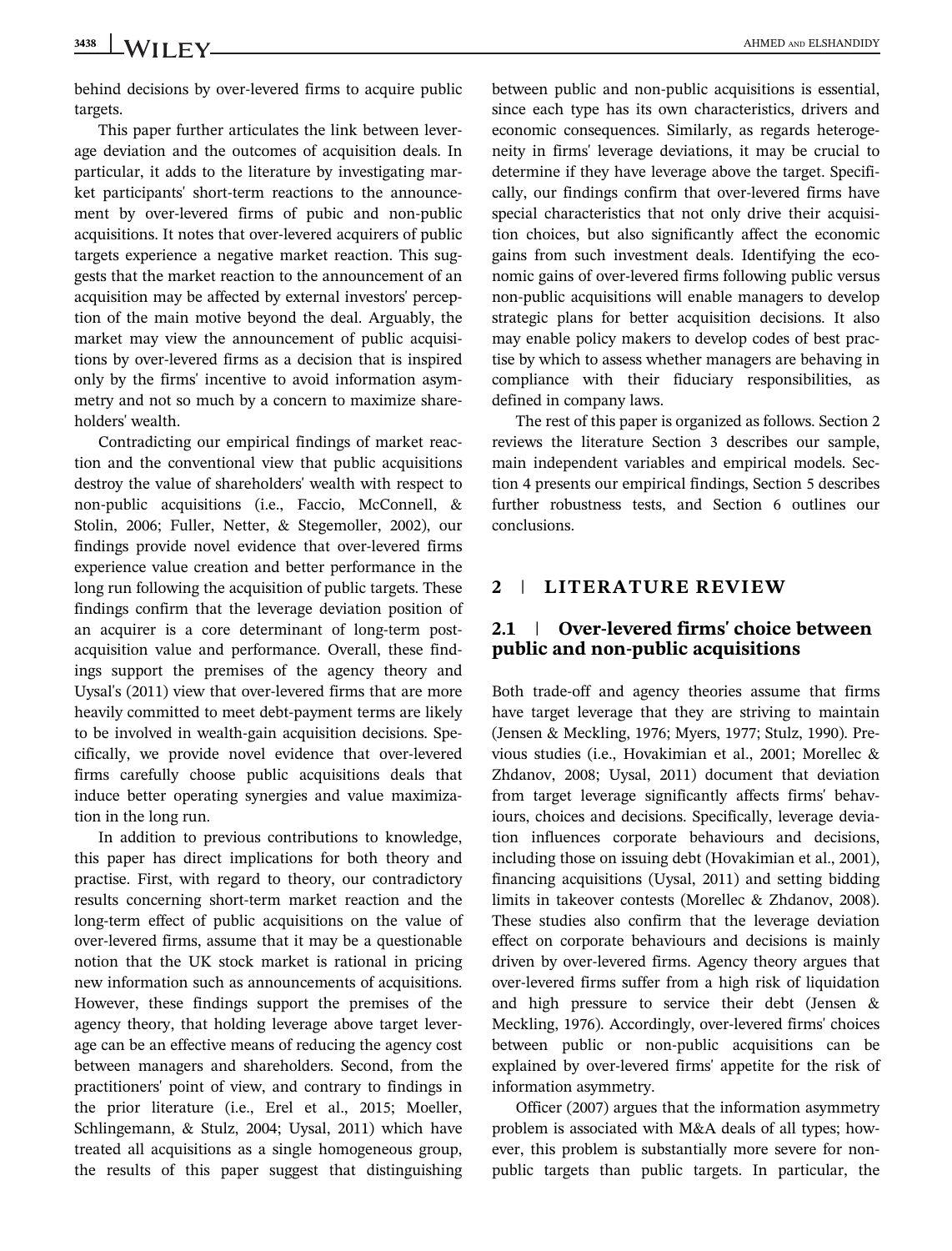relaxed disclosure requirements of non-public firms may reduce the quality and quantity of information which, in turn, limits the breadth of a bidder's search and increases the uncertainties in the proper evaluation of these kinds of investment (Officer et al., 2009; Reuer & Ragozzino, 2008). Furthermore, according to the UK Companies Act 2006, small and medium-sized non-public firms are exempted from filing audited accounts and from reporting their cash flows. It also allows them to lodge abbreviated accounts. Thus, non-public targets are more opaque than publicly-traded targets. However, the regulatory disclosure requirements, auditors' and analysts' coverage and associations with investment banks enhance the visibility of public targets and minimize uncertainties about their fair value. Those targets are also priced by the stock market (Capron & Shen, 2007). Thus, consistent with the information economics theory, information asymmetry around non-public acquisitions can be viewed as a friction in the factor markets that increases uncertainty about their value and makes them more opaque than public targets (Capron & Shen, 2007).

Based on this discussion, our assumption is that, motivated by risk of information asymmetry, over-levered firms that are exposed to higher risks of default will prefer public acquisitions in order to avoid any additional risk arising from acquiring mis-evaluated non-public targets. This leads to the following two sub-hypotheses:

- H1 *Over-levered firms are likely to acquire public targets rather than non-public targets*.
- H2 *Over-levered firms are likely to acquire public targets with lower information asymmetry*.

# 2.2 | Market reaction to over-levered firms' announcement of public versus nonpublic acquisitions

Motivated by information economics, our previous expectations suggest that over-levered firms are more likely to choose public targets than non-public targets, and among those public targets, over-levered firms are more inclined to select those with less information asymmetry. According to the efficient market theory, stock investors respond accurately and instantaneously to new information, including announcements of acquisitions deals (Fama, 1991). Thus, this section develops the discussion to question whether the market is going to react either positively or negatively to the announcement of public and non-public acquisitions by over-levered firms.

Prior literature documents that non-public acquisitions experience superior gains to those of public acquisitions (i.e., Faccio et al., 2006; Fuller et al., 2002; Moeller et al., 2004). Arguably, the efficient market theory advocates that no bidder can gain above-normal returns from the market by trading on publicly-available information (Fama, 1991). In particular, bidders acquire similar information on public targets that ultimately drives them to invest in and compete for the same ones. This competition for the same public target would increase prices and reduce bidders' returns to zero (Capron & Shen, 2007).

However, strategic factor market theory argues that information heterogeneity among potential bidders for non-public targets can be viewed as a source of value creation to the bidders (Makadok & Barney, 2001). Specifically, the non-public acquisition process may allow the release of private information between bidder and target, which is impossible in contested public acquisitions (Conn, Cosh, Guest, & Hughes, 2005). Fuller et al. (2002) report that firms experience, on average, 2.08 and 2.75% abnormal returns when buying private or subsidiary targets, respectively. They also experience a 1% stock loss when acquiring a public target. Faccio et al. (2006) find that, on average, bidders earn 1.48% CARs when undertaking non-public acquisitions and an insignificant −0.38% CAR when making public acquisitions. Furthermore, a liquidation effect provides another explanation of acquirers' gains from non-public acquisitions. Specifically, non-public targets cannot be traded as easily as public targets, and the latter also have the alternative of cashing out their shares in the market rather than being acquired (Capron & Shen, 2007). Officer (2007) reports that non-public firms are sold with an average discount of 15% to 30% compared to their public counterparts, owing to the value of providing liquidity to owners of non-public targets: "*Here, the acquirer pays a lower acquisition premium to compensate for the illiquidity of the asset, to compensate for the opacity of the target, and because the unlisted target takes liquidity as a form of nonpecuniary payment*" (Harford, Humphery-Jenner, & Powell, 2012, p.249).

In brief, prior literature documents that public acquisitions entail wealth loss. However, motivated by information economics theory, over-levered firms are more likely to choose public acquisitions to avoid the high information asymmetry associated with pursuing non-public acquisitions. Thus, we expect market participants to view the announcements of public acquisitions by over-levered firms as bad investments, if these participants believe that overlevered firms, rather than receiving potential post-acquisition synergies and value, engage in such acquisitions merely to avoid the risk of information asymmetry.

The other competing argument, which stems from the agency theory perspective, posits that firms should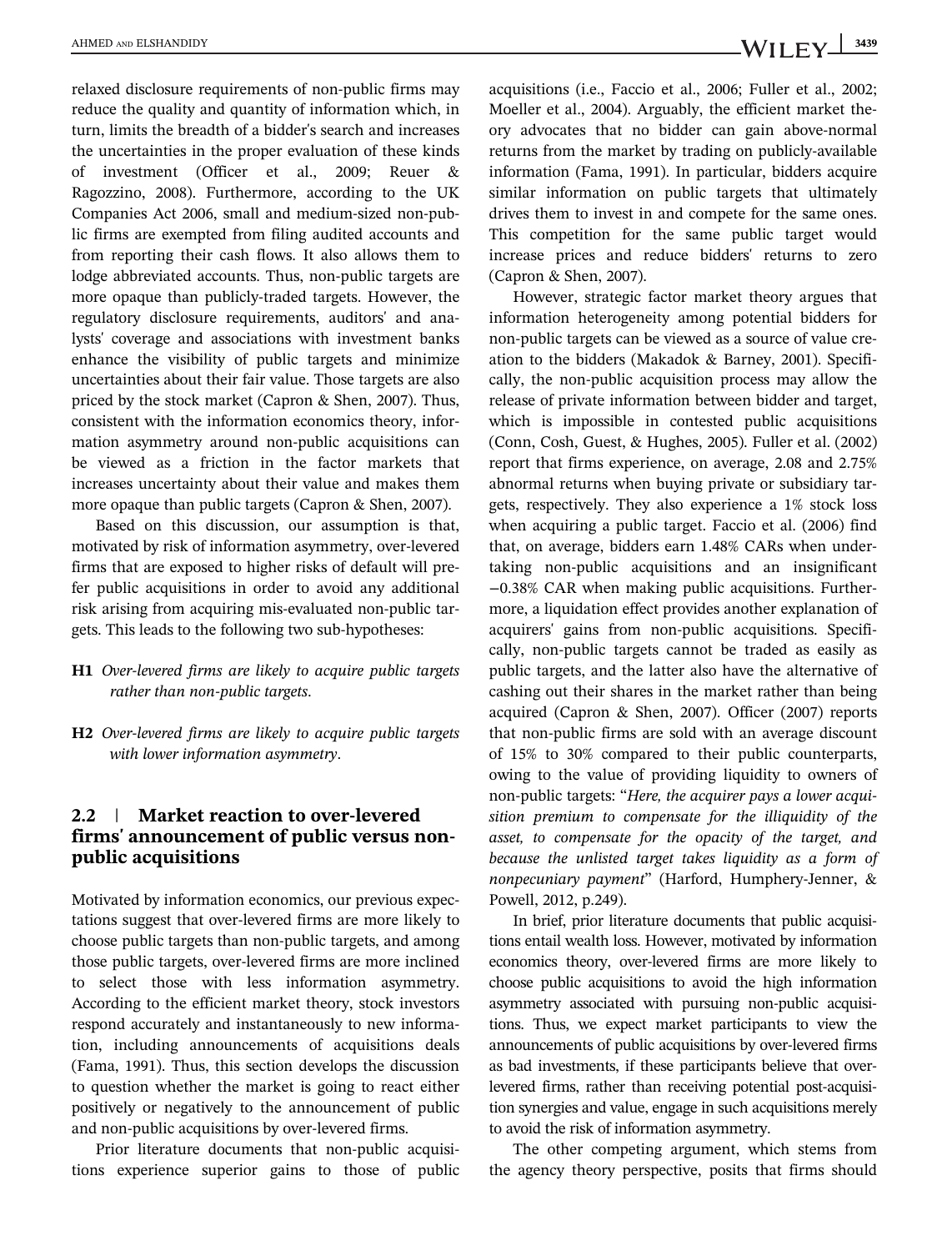increase their leverage level in order to minimize conflict between shareholders and managers by restricting managerial discretion over future free cash flows (FCFs) (Jensen & Meckling, 1976; Myers, 1977; Stulz, 1990). Accordingly, over-levered firms are more heavily committed to future interest and principal payments. They are exposed to high pressures arising from a high risk of default. Thus, managers of over-levered firms are motivated to improve the future performance of their firms due to the fear of losing their jobs in case of default (Berger & Di Patti, 2006). Consistently, Uysal (2011) provides empirical evidence that over-levered firms are more likely to be selective and choose the most value-creating acquisition deal. He reports that over-levered firms have positive and significant CAR around the announcement of an acquisition transaction. In brief, we expect that the market is likely to react positively to the announcement of public acquisitions, since over-levered firms normally experience high pressure from inherent risks. Thus, it is expected that these firms are likely to select the best public targets, and, therefore, the market will recognize their selection by pricing these deals.

Based on the previous discussion and given the two competing arguments, we formulate the following unidirectional hypothesis:

H3 *The market is likely to react (either positively or negatively) to the announcement of public acquisitions by over-levered firms*.

# 2.3 | The impact of public versus nonpublic acquisitions on the long-term performance and value of over-levered firms

After exploring the market reaction to over-levered firms' decision to make public acquisitions, we should next investigate the impact of these deals on their longterm performance and value. The market reaction to the announcement of M&A deals is observed within a short period, and thus the market may misprice deals, as opposed to its value-added within a longer time horizon. Thus, our paper observes the long-term operating performance and value of over-levered firms that acquire public targets. If these deals carry a real value to shareholders, then the rationale behind over-levered firms' decisions to have public acquisitions can be justified. In contrast, if these deals diminish the operating performance and value of over-levered firms, this may reflect the immaturity of over-levered firms in deciding whether to choose between public and non-public targets.

Consistent with information economics theory, overlevered firms' choice of public acquisitions over non-public acquisitions may be motivated by their preference for avoiding any additional risk of information asymmetry. However, imperfect information around non-public acquisitions can be viewed as a source of value creation to acquiring firms (Makadok & Barney, 2001). Agency theory advocates that holding leverage above the target can minimize agency costs and encourage managers to act more in the interests of shareholders by investing in acquisition deals that gain wealth (Jensen & Meckling, 1976). In particular, over-levered firms are exposed to a higher risk of liquidation that provides managerial discipline through the threat of losing a manager's reputation and job in case of default (William & Michael, 1976). Over-levered firms are also under great pressure to make value-enhancing investments that generate enough cash flow to cover the payment of interest (Jensen, 1986). Empirically, Margaritis and Psillaki (2010) find that firms with leverage above the target take investment decisions that maximize firms' value and performance. Uysal (2011) and Maloney, McCormick, and Mitchell (1993) show that over-levered firms outperform others players in the acquisition market.

Based on the previous discussion and following assumptions of both agency and information economics theories, we formulate the following hypotheses:

- H4 *Public acquisitions enhance over-levered firms*' *longterm performance*.
- H5 *Public acquisitions enhance over-levered firms*' *longterm value*.

#### 3 | METHODOLOGY

#### 3.1 | Sample

Our sample comprises all completed M&A deals by UK public firms, downloaded from the Thomson One database for the period January 1, 1987 to December 31, 2016. According to Antoniou, Petmezas, and Zhao (2007), data coverage on UK M&A deals before 1987 was very limited. The sample period ends in 2016, since our analysis requires at least 3 years of post-merger performance data from the effective year of M&A deals (i.e., Bhaumik & Selarka, 2012; Dutta & Jog, 2009). Thus, financial data of all UK listed firms are downloaded from the Eikon database between 1984 and 2019.

Following Barbopoulos, Paudyal, and Pescetto (2012), Harford et al. (2009), Ahmed and Elshandidy (2016) and Conn et al. (2005), our sample includes all M&A deals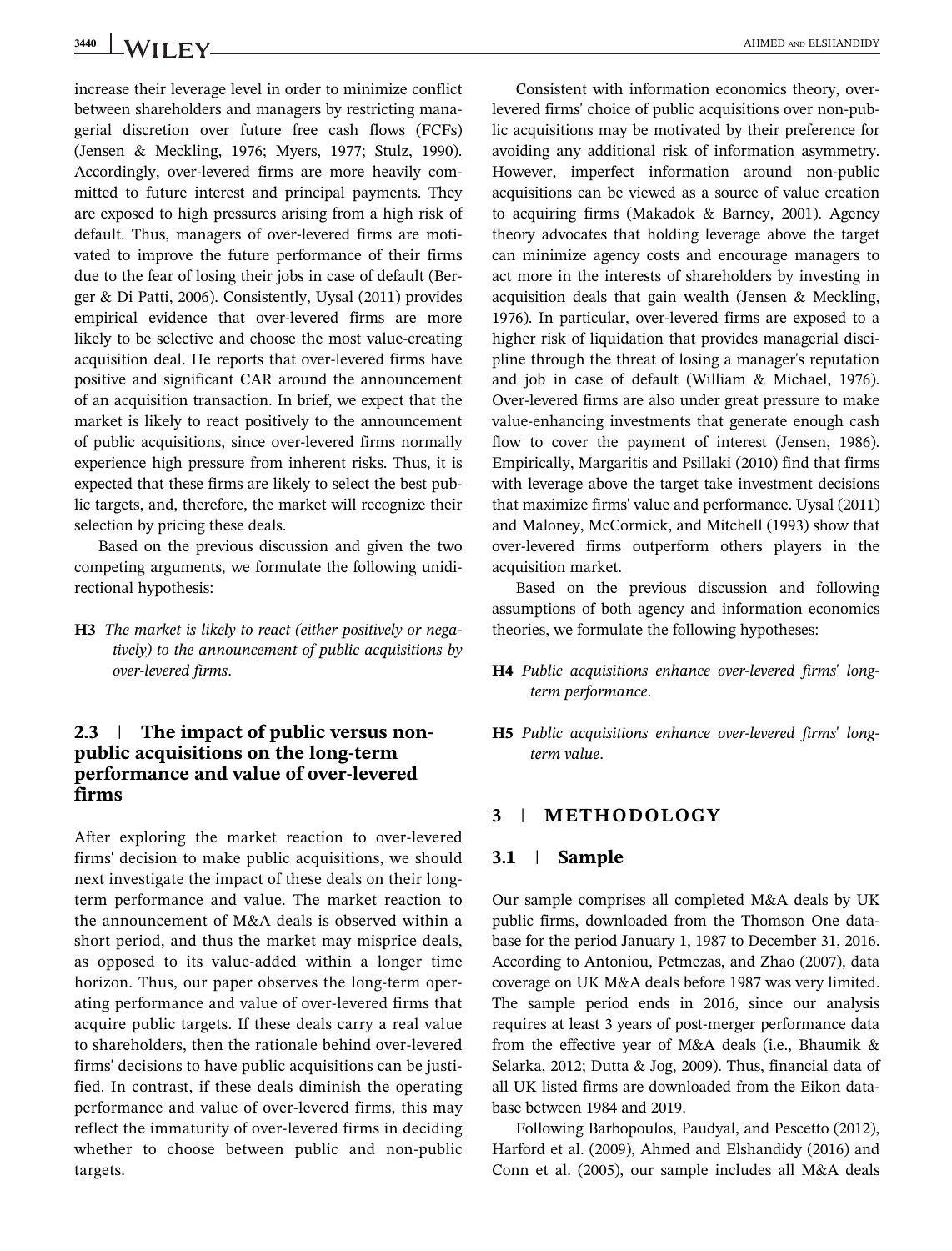that meet the following criteria: deals are completed; the acquirer is a public UK firm; the acquirer is not from a financial (SIC 6,000–6,999) or utilities (SIC 4,900–4,999) industry, since they are different in nature from other industries and are subject to different regulatory and accounting requirements (Ozkan, 2001); the target can be a public, private or subsidiary firm; the target can be either a domestic or a foreign firm $\rm{^4};$  acquirers should take over absolute control of more than 50% of the targets; the payment method should be cash, stock or a combination of these; a cut-off point of a minimum deal value of one million dollars is employed, to avoid the results being affected by very small deals (Uysal, 2011); and all deals labelled minority stake purchases, acquisitions of remaining interest, privatizations, leveraged buyouts, spinoffs, recapitalisations, self-tenders or exchange offers and repurchases are excluded (Alexandridis, Fuller, Terhaar, & Travlos, 2013). Accordingly, the final sample comprises 6,182 successful acquisition deals.

# 3.2 | Estimation of leverage deviation and over-levered firms

Following Uysal (2011), leverage deviation is measured as actual market leverage minus target leverage. Actual market leverage ratio is total debt divided by the sum of total debt plus the market value of equity (Harford et al., 2009). Target leverage is estimated using all the financial data of UK listed firms from 1984 to 2019. $^5$  Specifically, we run yearly-industry regressions of market leverage ratios on lagged values of the main determinants of capital structure (Harford et al., 2009; Uysal, 2011). We employ ROA (return on assets) ratio, firm size, non-debt tax shield (NDTS), market to book (MTB) ratio, asset tangibility, liquidity ratio, research and development (R&D) over total assets, R&D missing and selling expenses over sales as the main determinants of capital structure (Céspedes, González, & Molina, 2010; Dang, 2013; Ozkan, 2001; Rajan & Zingales, 1995; Uysal, 2011).<sup>6</sup>

The ROA variable is a proxy for a firm's past profitability. Myers and Majluf (1984) argue that firms would rather raise capital from retained earnings than from external sources of finance. Thus, profitable firms with sufficient retained earnings will rely less on issuing debt to finance future projects (Dang, 2013; Fama & French, 2002). However, trade-off theory expects that profitable firms may increase their leverage to maximize their debt induced tax shield (Antoniou, Guney, & Paudyal, 2008). The firm size variable is included because large firms are more diversified and may have more stable cash flows than small firms (Titman & Wessels, 1988).

Accordingly, consistent with trade-off theory, large firms are exposed to a lower risk of default and can expand their leverage level at more favourable interest rates than small firms can (Ozkan, 2001). MTB controls for firm growth opportunities, which are intangible in nature and valuable as long as a firm exists; however, they have limited collateral value if the firm becomes insolvent (Titman & Wessels, 1988). Thus, following both trade-off and agency theories, lenders view firms with more growth options as risky investments and seek higher compensation (Harris & Raviv, 1991). In contrast, tangible assets may preserve their market value more than intangible assets, and thus may be used as collateral for debt in case of liquidation (Antoniou et al., 2008). Collateral debt may also restrict a firm's ability to engage in asset substitution and risk-shifting activities, thus reducing the agency costs of debt (Titman & Wessels, 1988; Harris & Raviv, 1991; Jensen & Meckling, 1976). Accordingly, creditors accept lower premiums from firms with high tangible assets. Trade-off theory states that most firms use debt in order to reap tax deduction advantages (Miller, 1977). NDTS, such as depreciation, amortiszation and investment tax credits, may replace the tax deduction benefits associated with using debt which, in turn, reduce a firm's motivation to acquire more debt (DeAngelo & Masulis, 1980). Furthermore, firms with a high liquidity ratio may employ liquid assets such as accumulated cash to fund their investments, rather than issuing further debt (Ozkan, 2001). Harford et al. (2009) employ the R&D over sales ratio to account for firms' growth opportunities. They also control for product uniqueness using a variable of selling expenses over sales. Uysal (2011) creates a binary variable that equals one for any missing observations of the R&D variable and zero otherwise.

Appendix B reports the time series means of coefficient estimates of yearly-industry regressions employed to predict target leverage of UK non-financial public firms. It finds, consistent with the prior literature (Dang, 2013; Ozkan, 2001), that ROA, MTB, NDTS, R&D expenses/total assets and liquidity variables have negative association with target market leverage. In contrast, firm size, asset tangibility and R&D missing variables have a positive significant association with the estimated target leverage. These results are in line with the prior literature in the UK context (e.g., Dang, 2013; Ozkan, 2001).

The fitted value of previous recursive regressions across each industry-year subgroup represents the target leverage ratio. We deduct the target leverage ratio of each firm from its actual leverage ratio to calculate its leverage deviation proxy. Then, we rank all firms in each year by their leverage deviation and select the top quintile as a proxy of over-levered firms.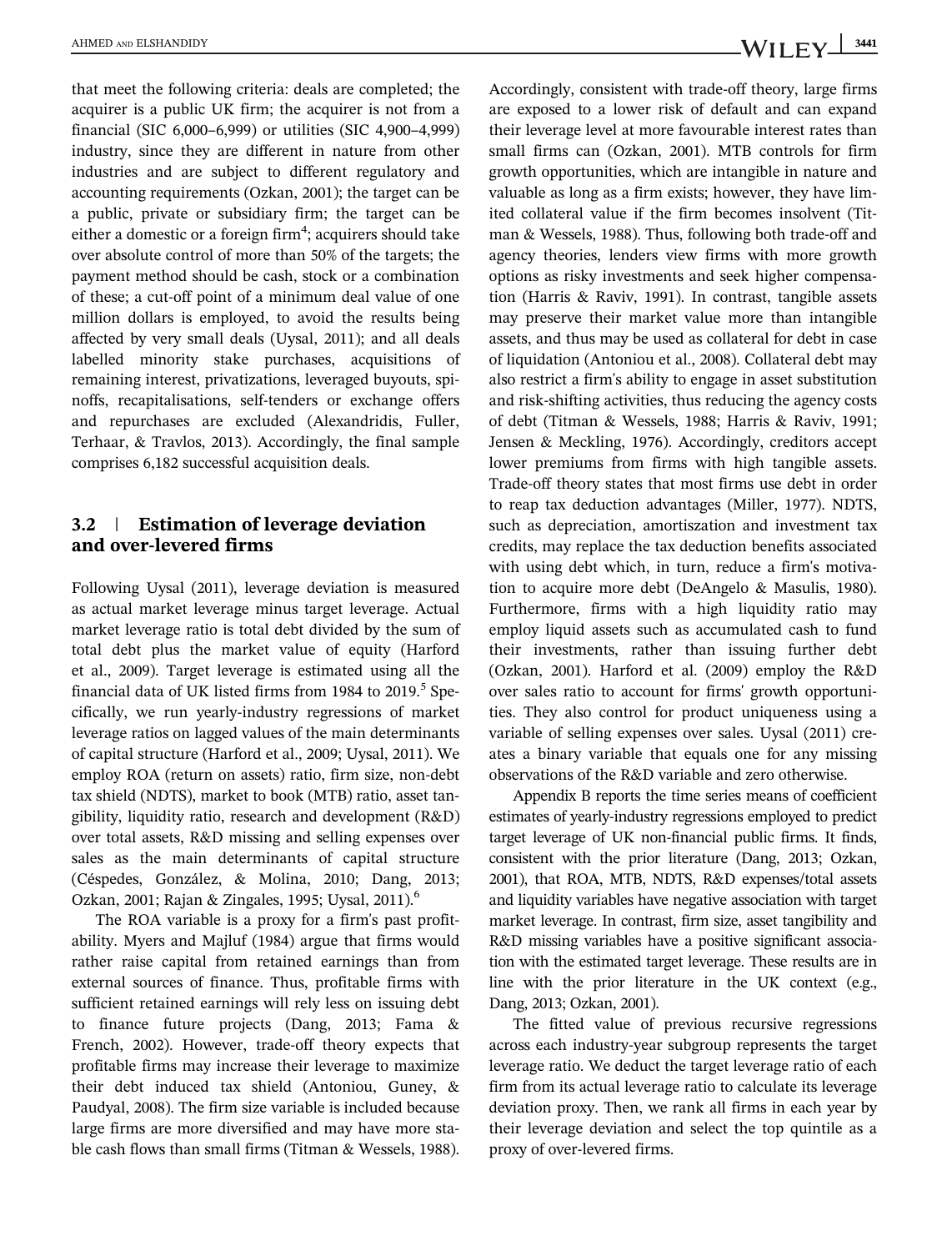#### 3.3 | Empirical models

We use an over-levered variable estimated in the previous section to examine its effect on the probability of pursuing public acquisitions. To address this question, we run the following logit model [Equation (1)] and tobit model [Equation (2)] to test H1.

$$
P(\text{public acquisition} = 1)
$$
  
=  $\Phi\left(\beta_0 + \beta_1 \text{over}-\text{levered}_{i,t-1} + \sum \beta_i \text{Controls}_{i,t-1}\right)$  (1)

Public value/TA = 
$$
\beta_0 + \beta
$$
over-levered<sub>i,t-1</sub>  
+  $\sum \beta_i$  controls<sub>i,t-1</sub> +  $\varepsilon_{i,t}$  (2)

We employ a logit model in Equation (1), since the dependent variable (public acquisition) is a dummy variable that takes the value one if a firm makes a public acquisition and zero if it makes a non-public acquisition. Following Officer (2007), both private and subsidiary targets are classified as non-public acquisitions. According to Thomson One database, 'subsidiary' represents acquiring firms that are subsidiaries of target firms. Since there is no public information available about both private and subsidiary targets, these deals are classified as non-public M&A deals (Fuller et al., 2002). We adopt a tobit model in Equation (2) because the dependent variable, being the ratio of public M&A deals value to acquirers' total assets, is censored at zero (Uysal, 2011).

Over-levered and other explanatory variables in both models are estimated a year before the announcement year of firms' M&A deals. In Equations (1) and (2), we control for firm size, MTB, ROA, stock return, asset tangibility, liquidity, sales growth, FCF, firm life cycle and market leverage (Roll, 1986; Harford et al., 2009; Owen & Yawson, 2010; Uysal, 2011). Consistent with Harford et al. (2009), it is essential to control for market leverage in order to ease interpretation and disentangle its effect from that of the over-levered variable. Controlling for market leverage also confirms that the over-levered variable is not a proxy for pre-acquisition market leverage but simply estimates the deviation effect. We also control for industry concentration using Herfindahl index (Uysal, 2011). We use the industry M&A liquidity index to capture corporate asset liquidity in each industry (Schlingemann, Stulz, & Walkling, 2002). Fama and French's 12-industry classification is also employed to account for the industry effect. Finally, the year fixed effect is used to capture macroeconomic changes in the time series.

Then, we extend our analysis to see whether overlevered firms are more inclined to acquire public targets with lower information asymmetry, using the following logit model.

$$
P(\text{public target with lower information asymmetry} = 1)
$$
  
=  $\Phi\left(\beta_0 + \beta_1 \text{over}-\text{levered}_{i,t-1} + \sum \beta_i \text{Controls}_{i,t-1}\right)$  (3)

Borochin, Ghosh, and Huang (2019) argue that one key reason for the divergence in information asymmetry findings in the M&A literature is that most empirical papers use one proxy to capture the level of information asymmetry. For this reason, in Equation (3), we employ four different binary dependent variables to test H2.

Karpoff, Lee, and Masulis (2013) and Frankel and Li (2004) argue that large firms receive more attention from the external market, which minimizes the risk of information asymmetry. Thus, our first dependent variable is the large public target variable that takes the value one if a firm acquires a public target with a size above the yearly average of all targets in the sample, and zero otherwise. Leary and Roberts (2010) show that firms with higher tangible assets are much easier to value, which in turn reduces the information asymmetry between insider and outsider players. Thus, the second dependent variable, public targets with higher tangible assets, takes the value one if a firm acquires a public target with tangible assets above the yearly-average of all targets in the sample, and zero otherwise. Coles, Daniel, and Naveen (2006) and Karpoff et al. (2013) find that firms with less return volatility are likely to have less noisy information about their values and performance. Return volatility is defined as the standard deviation of daily stock returns over the year before the announcement year of an acquisition (Karpoff et al., 2013). Consequently, the third dependent variable, which takes the value one if a firm acquires a public target with return volatility below the yearly-average of all targets in the sample, and zero otherwise, is public targets with lower return volatility. Amihud (2002) defends the view that firms with more frequently traded stocks will face less information asymmetry about their fair values. He measures the frequency of traded stock in his Amihud index, which equals the average of absolute value of the daily stock return divided by trading volume over the year before the announcement year of an acquisition. Therefore, our fourth dependent variable in capturing information asymmetry is public targets with more frequently traded stocks'; it takes the value one if a firm acquires a public target under the Amihud index below the yearly average of all the targets in the sample, and zero otherwise.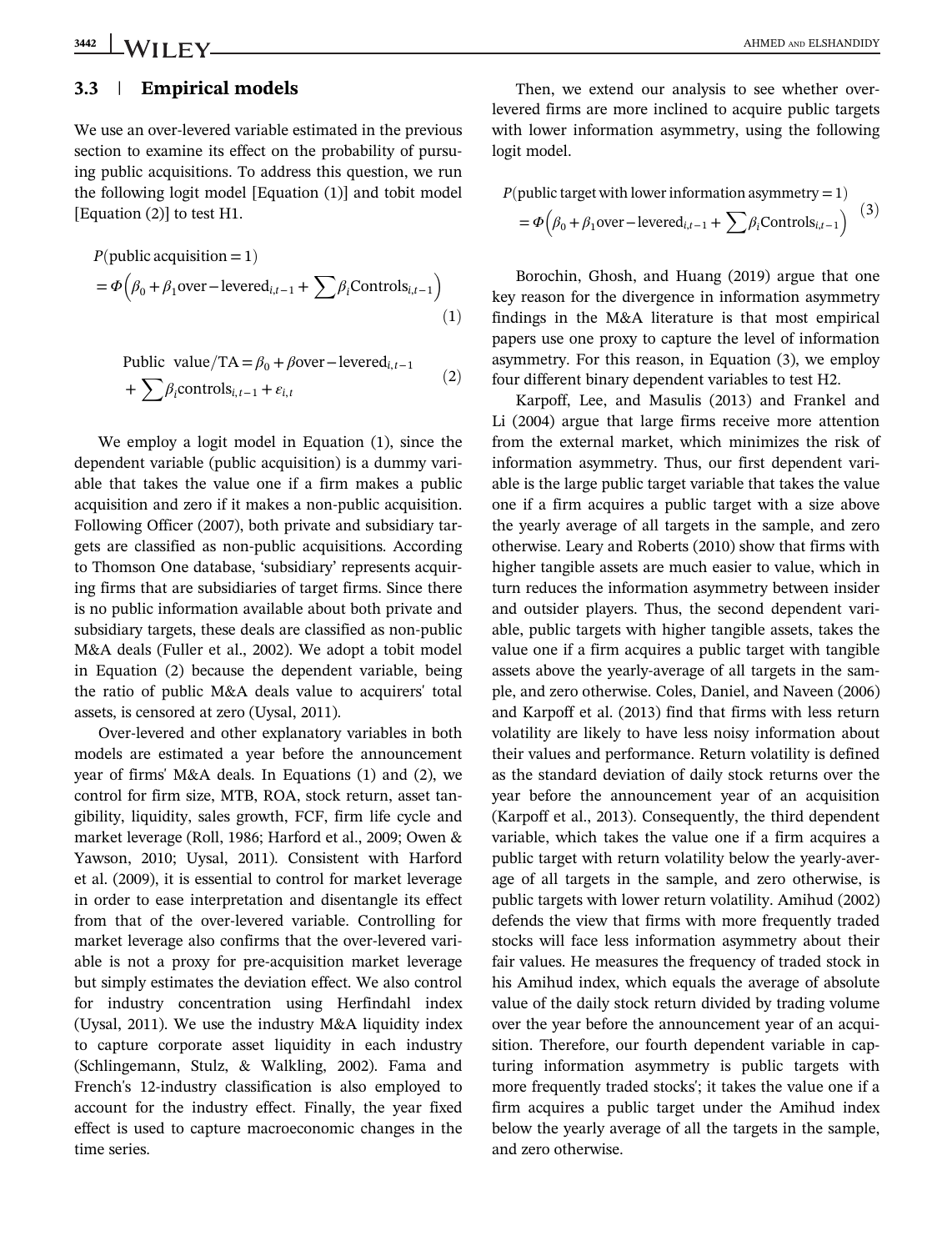AHMED AND ELSHANDIDY  $\text{WII FV}$  3443

Next, we run an event study to investigate how the market reacts to the announcement of public acquisitions by over-levered firms using an interaction variable, namely, Over-levered $\times$  Public acquisitions. Then, we employ the following ordinary least squares (OLS) regression model to test H3.

$$
CAR = \beta_0 + \beta_1 Over-level \times Public \, acquisitions_{i,j,t-1} + \sum \beta_i Controls_{i,j,t-1} + \varepsilon_{i,j,t}
$$
 (4)

CAR is cumulative abnormal returns over a 3-day event window (from 1 day before to 1 day after the announcement date) and over a 5-day event window (2 days before and 2 days after the announcement date).<sup>7</sup> CAR is estimated using the market adjusted model (MAM) and the market model (MM). The benchmark return is the Financial Times Stock Exchange (FTSE) all shares index of firms listed in the London Stock of Exchange. MM parameters are estimated over a 255-day window that ends 46 trading days before the announcement date of M&A transactions (Jansen, 2015).

In addition to the control variables that we used in the previous three equations, we add M&A deal characteristics variables, namely, deals' relative size, competed deals, hostile deals, stock acquisition deals and cash acquisition deals (Officer, 2003; Uysal, 2011).

Finally, we run the following OLS models to explore the effect of public acquisitions on long-term performance and value of over-levered acquirers to test H4 and H5.

$$
\Delta \text{ROA} = \beta_0 + \beta_1 \text{Over}-\text{levered} \times \text{Public acquisitions}_{i,j,t-1} + \sum \beta_i \text{controls}_{i,t-1} + \varepsilon_{i,t} \quad (5)
$$

 $\Delta \text{Tobin}' s q = \beta_0 + \beta_1 \text{Over}-\text{levered} \times \text{Public acquisitions}_{i,j,t-1}$ +  $\sum \beta_i$ controls<sub>*i*,*t*-1</sub> +  $\varepsilon_{i,t}$  $(6)$ 

Following Ma, Sun, Waisman, and Zhu (2016), the change in ROA variable in Equation (5) is measured as the acquirer's average ROA in the 3-year post-acquisitions period minus average ROA in the 3-year pre-acquisition period from the effective year of a completed deal. The change in Tobin's *q* variable in Equation (6) is measured as the acquirer's average Tobin's *q* in the 3-year post-acquisitions period minus average Tobin's *q* in 3 year pre-acquisition period from the effective year of a completed deal.<sup>8</sup>

Before running the previous empirical models, we examine the issue of multicollinearity between the explanatory variables. We run the mean variance inflation factor (VIF) test for each regression model. The results reveal that the mean VIF for our explanatory variables range between 1.08 and 2.28, indicating that multicollinearity does not exist (Gujarati & Porter, 2009). Furthermore, to avoid the impact of outliers, all continuous variables in the empirical models are winsorised at the first and 99th percentiles (Ahmed & Elshandidy, 2016; Uysal, 2011).

#### 4 | EMPIRICAL FINDINGS

#### 4.1 | Descriptive statistics

Panel A of Table 1 presents summary statistics for main variables of the empirical models that are discussed in the previous section. It shows that, over the sample period of 30 years from 1987 to 2016, around 8% of UK public firms were involved in public acquisitions and around 92% engaged in non-public acquisitions (differences on deal characteristics between these targets are given in Panel B of Table 1). Over the same period of study, 13.2% were classified as over-levered firms. This supports the view of Davydenko and Franks (2008) that strict UK bankruptcy codes UK firms to hold a market leverage ratio near the target. Consistent with Antoniou et al. (2008), market leverage constitutes on average 15.6% of UK firms' capital structure mix. The ROA shows that UK public firms generate on average 10.3% profit before tax and interest on their total assets. The average firm size of UK non-financial acquirers equals 11.8, measured as the natural logarithm of sales. The MTB, consistent with Guney, Ozkan, and Ozkan (2007), indicates that, on average, the market value of UK public firms exceeds 1.5 times their book value. The variables that indicate the economic consequences of acquisition deals reveal that UK public firms, after engaging in an acquisition, experience on average, a 0.5% increase in the changes of ROA, as a measure of operating performance. However, these firms have a 0.004 reduction, on average, in the mean value of the changes in Tobin's *q* around their acquisition deals.

Panel B shows the main differences on deal characteristics between public targets (472 deals) and non-public targets (5,710 deals). The results, based on a *t*-test, show that there are significant differences in CARs, deal relative size, completed deals, hostile deals, and pure stock deals, at the 1% level. The panel shows that while the market reaction to acquisition deals for public targets is negative, the observed reaction to non-public targets is positive, and there is a significant difference between these two target types in this reaction. It shows also that public targets have significantly higher deal relative sizes,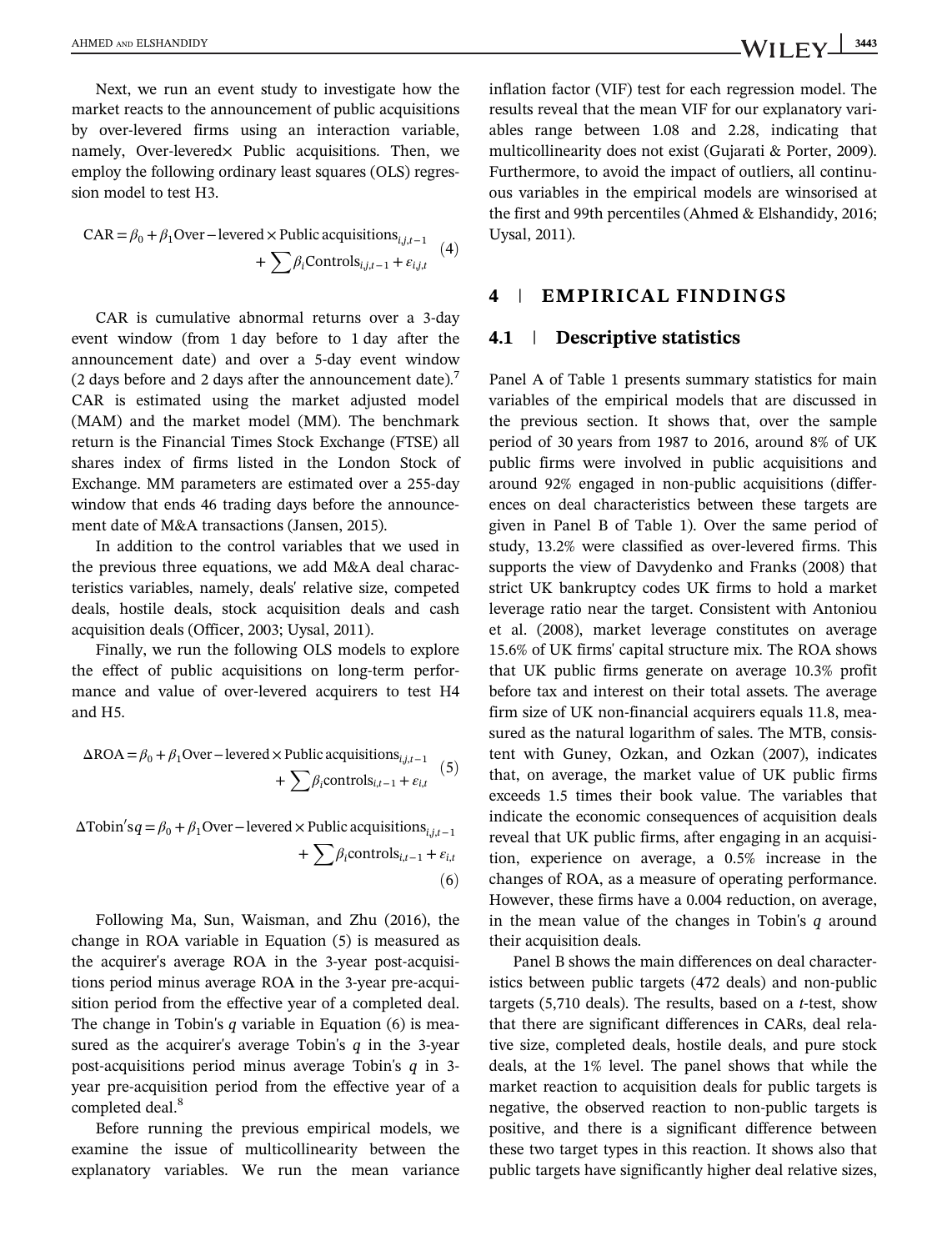# **3444 WILEY** CONSUMERTY

#### TABLE 1 Summary statistics

# Panel A: Descriptive statistics of full

| Panel A: Descriptive statistics of full sample.                    |          |                       |          |                    |           |                   |
|--------------------------------------------------------------------|----------|-----------------------|----------|--------------------|-----------|-------------------|
| <b>Variables</b>                                                   | N.       | Mean                  | Median   | <b>SD</b>          | Min.      | Max.              |
| Public acquisitions                                                | 6,182    | 0.076                 | 0.000    | 0.266              | 0.000     | 1.000             |
| Over-levered                                                       | 6,182    | 0.132                 | 0.000    | 0.339              | 0.000     | 1.000             |
| <b>ROA</b>                                                         | 6,182    | 0.103                 | 0.135    | 0.249              | $-2.629$  | 0.453             |
| Firm size                                                          | 6,182    | 11.763                | 11.681   | 2.006              | 4.787     | 16.503            |
| $\operatorname{MTB}$                                               | 6,182    | 1.500                 | 1.014    | 1.849              | 0.054     | 16.715            |
| Market leverage                                                    | 6,182    | 0.156                 | 0.129    | 0.146              | 0.000     | 0.625             |
| Stock return                                                       | 6,182    | 17.763                | 13.720   | 41.953             | $-68.01$  | 105.71            |
| Herfindahl index                                                   | 6,182    | 0.116                 | 0.072    | 0.144              | 0.019     | 0.861             |
| Industry liquidity                                                 | 6,182    | 0.054                 | 0.026    | 0.135              | 0.000     | 2.009             |
| Public value/TA                                                    | 6,182    | 0.001                 | 0.000    | 0.004              | 0.000     | 0.013             |
| Asset tangibility                                                  | 5,773    | 0.248                 | 0.197    | 0.219              | 0.000     | 0.936             |
| Liquidity                                                          | 5,773    | 1.677                 | 1.324    | 2.007              | 0.070     | 56.800            |
| Firm growth                                                        | 5,773    | 0.282                 | 0.151    | 0.442              | $-0.573$  | 1.598             |
| FCF                                                                | 5,773    | 0.063                 | 0.039    | 1.225              | $-11.688$ | 1.735             |
| Firm life cycle                                                    | 5,773    | 0.117                 | 0.411    | 2.993              | $-26.280$ | 17.826            |
| $\Delta$ ROA                                                       | 3,279    | 0.005                 | $-0.004$ | 0.147              | $-0.284$  | 0.298             |
| $\Delta$ Tobin's q                                                 | 3,008    | $-0.044$              | 0.144    | 1.604              | $-4.718$  | 3.509             |
| Public targets with                                                |          |                       |          |                    |           |                   |
| Large size                                                         | 5,596    | 0.041                 | 0.000    | 0.199              | 0.000     | 1.000             |
| Higher fixed assets                                                | 5,596    | 0.038                 | 0.000    | 0.191              | 0.000     | 1.000             |
| Lower return volatility                                            | 5,596    | 0.026                 | 0.000    | 0.160              | 0.000     | 1.000             |
| More freq. Traded stocks                                           | 5,596    | 0.007                 | 0.000    | 0.058              | 0.000     | 1.000             |
| Panel B: Difference in means between public and non-public targets |          |                       |          |                    |           |                   |
|                                                                    |          | <b>Public targets</b> |          | Non-public targets |           | <b>Difference</b> |
| <b>Variables</b>                                                   | Mean     |                       | Mean     |                    |           | t-value           |
| CARMM $(-1,+1)$                                                    | $-0.006$ |                       |          | 0.013              |           | $-0.019***$       |
| CARMM $(-2,+2)$                                                    | $-0.007$ |                       |          | 0.014              |           | $-0.021***$       |
| CARMAM $(-1,+1)$                                                   | $-0.004$ |                       |          | 0.015              |           | $-0.019***$       |
| CARMAM $(-2,+2)$                                                   | $-0.003$ |                       |          | 0.017              |           | $-0.020***$       |
| Deal relative size                                                 | 0.386    |                       |          | 0.167              |           | $0.219***$        |
| Competed deals                                                     | 0.074    |                       |          | 0.001              |           | $0.073***$        |
| Hostile deals                                                      | 0.028    |                       |          | 0.000              |           | $0.028***$        |

N 5,710 *Note:* This table gives descriptive statistics of the sample as follows. Panel A reports summary statistics of the main variables used in the paper. Panel B reports t-tests on the statistical difference in means for deal characteristics between public and non-public targets. It also shows the t-values of the differences that are statistically significant at the  $(*10\%, (**)5\%,$  and  $(**)1\%$  levels. All continuous variables are winsorised at the first and 99th percentiles. Variable definitions are given in Appendix A.

Pure stock deals 0.273 0.273 0.050 0.223\*\*\* Pure cash deals **0.479** 0.486 −0.007

completed deals, and hostile deals than non-public targets. The panel reports that public targets use pure stock to finance acquisition deals (27.3%) significantly higher than non-public targets (5%). However, both target types rely similarly (there no statistical difference) on pure cash to finance these acquisition deals.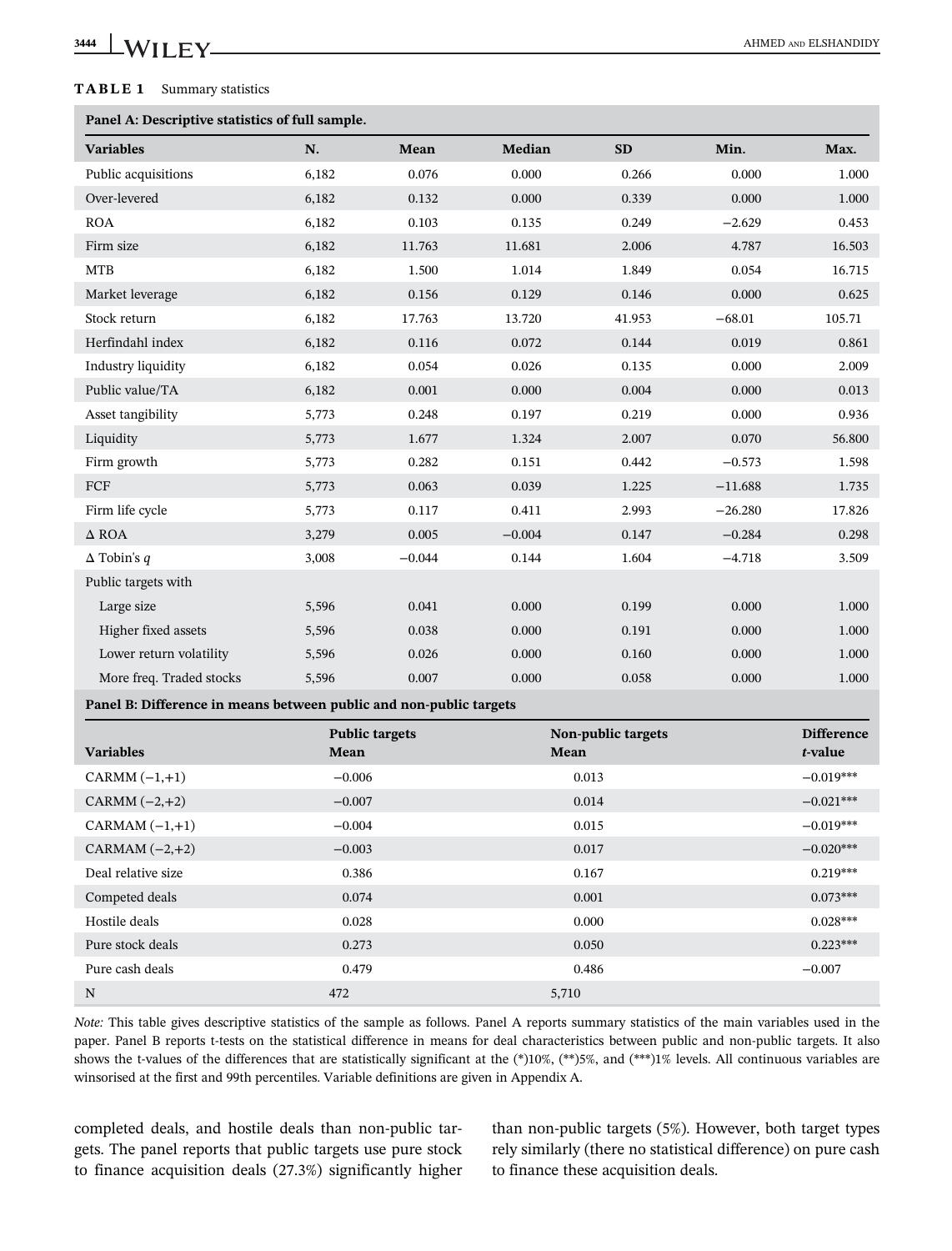# 4.2 | Does leverage deviation influence public acquisitions decisions?

This section examines over-levered firms' choice between public and non-public acquisitions using both logit and tobit models. Table 2 reports the average marginal effect of logit models (Columns 1 and 2) and tobit models

TABLE 2 Over-levered firms and the likelihood of public acquisitions

(Columns 3 and 4). $9$  Columns 1 and 2 find that overlevered firms are significantly more inclined to be involved in making public acquisitions than non-public acquisitions. These findings are significant when controlled for firm characteristics, especially stock return and MTB ratios. This provides clear evidence that the effect of the over-levered variable is driven by neither an

|                        | <b>Public acquisition</b> |             | <b>Public value/TA</b> |             |
|------------------------|---------------------------|-------------|------------------------|-------------|
|                        | (1)                       | (2)         | (3)                    | (4)         |
| Over-levered           | $0.030**$                 | $0.026**$   | $0.003**$              | $0.002*$    |
|                        | (2.34)                    | (2.00)      | (2.43)                 | (1.81)      |
| Firm size              | $0.017***$                | $0.018***$  | $0.002***$             | $0.002***$  |
|                        | (8.94)                    | (8.97)      | (9.07)                 | (8.60)      |
| <b>MTB</b>             | $-0.000$                  | $-0.001$    | $-0.000$               | $-0.000$    |
|                        | $(-0.68)$                 | $(-1.32)$   | $(-0.86)$              | $(-1.28)$   |
| <b>ROA</b>             | $-0.026*$                 | $-0.005$    | $-0.003**$             | $-0.001$    |
|                        | $(-1.80)$                 | $(-0.26)$   | $(-2.01)$              | $(-0.44)$   |
| Market leverage        | $-0.087**$                | $-0.054$    | $-0.000$               | $-0.000$    |
|                        | $(-2.54)$                 | $(-1.54)$   | $(-1.05)$              | $(-1.27)$   |
| Stock return           | $-0.000$                  | $-0.0001$   | $-0.009***$            | $-0.006$    |
|                        | $(-1.50)$                 | $(-1.42)$   | $(-2.96)$              | $(-1.58)$   |
| Herfindahl             | $0.114***$                | $0.093***$  | $0.012***$             | $0.011***$  |
|                        | (6.11)                    | (4.86)      | (6.10)                 | (4.88)      |
| Industry M&A liquidity | $0.038*$                  | $0.034*$    | $0.004**$              | $0.004*$    |
|                        | (1.92)                    | (1.73)      | (2.08)                 | (1.93)      |
| Asset tangibility      |                           | 0.006       |                        | 0.001       |
|                        |                           | (0.36)      |                        | (0.48)      |
| Liquidity              |                           | $0.005***$  |                        | $0.001***$  |
|                        |                           | (4.14)      |                        | (4.04)      |
| Firm growth            |                           | $0.0002***$ |                        | $0.0001***$ |
|                        |                           | (2.58)      |                        | (2.63)      |
| FCF                    |                           | $-0.005*$   |                        | $-0.0002$   |
|                        |                           | $(-1.84)$   |                        | $(-1.41)$   |
| Firm life cycle        |                           | $-0.002*$   |                        | $-0.0003*$  |
|                        |                           | $(-1.80)$   |                        | $(-1.73)$   |
| Year FE                | Yes                       | Yes         | Yes                    | Yes         |
| <b>Industry FE</b>     | Yes                       | Yes         | Yes                    | Yes         |
| Observations           | 6,182                     | 5.773       | 6,182                  | 5.773       |

*Note:* This table reports the average marginal effects of logit analysis (Columns 1 and 2) and tobit analysis (Columns 3 and 4). The dependent variable in the logit models takes the value one if the firm makes a public acquisition and zero if the firm makes a non-public acquisition. The tobit analysis estimates the ratio of the sum of the public acquisitions value to the acquirer's total assets. *T*-statistics are reported in parenthesis. Standard errors are robust and clustered by firm. The estimates in the models are statistically significant at the  $1(*)10\%$ ,  $(**)5\%$ , and  $(***)1\%$ levels. All continuous variables are winsorised at the first and 99th percentiles. Variable definitions are given in Appendix A.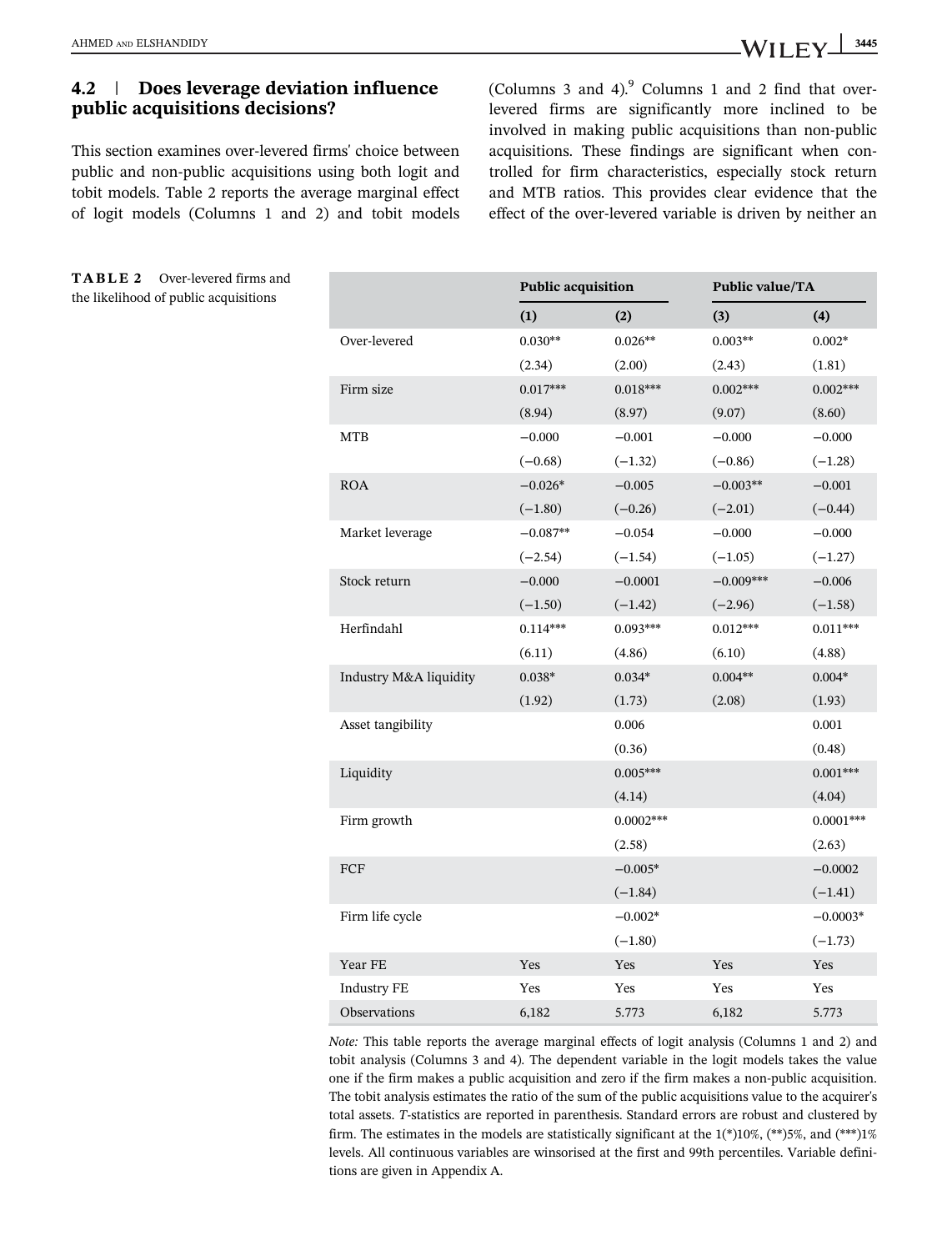overpricing effect nor the growth opportunities of a firm. However, it confirms the view that firms' deviation from the target leverage specifically when over-levered is a core determinant of firms' decisions whether to engage in public acquisitions. The marginal effect of the overlevered variable also shows that our results are not only statistically significant, but also economically significant. In particular, Column 1 reports that over-levered firms are 3% more likely to acquire public targets, an increase of 39.5% (0.03/public acquisition sample mean of 0.076) over the sample average. Further, Columns 3 and 4 of tobit analysis, which estimates the ratio of public acquisitions value to the acquirer's total assets, confirm the previous results. They show that over-levered firms invest more in public acquisitions than in non-public acquisitions. Overall, these empirical findings are in line with the premises of information economics theory that overlevered firms may prefer public targets to avoid the uncertainty associated with mis-evaluation of non-public targets (Fuller et al., 2002; Officer et al., 2009). Accordingly, we accept H1 that that over-levered firms are more likely to pursue public acquisitions than non-public acquisitions.

For the other control variables, Table 2 shows that large firms have a higher likelihood of acquiring public targets than non-public targets. It also shows that firms with higher ROA are less likely to acquire public targets. We observe that Herfindal, industry M&A variables have a significant positive impact on firms' decisions to make public acquisitions. We document that firms with higher liquidity and growth are more inclined to make public acquisitions. We find that firm life cycle variable reduces the probability of pursuing public acquisitions.

#### 4.3 | Does leverage deviation influence acquirers' preference for public targets with lower information asymmetry?

This section extends our analysis to examine whether information asymmetry is the main motive behind overlevered firms' preference for public targets. We run the following logit models to test whether over-levered firms prefer to acquire public targets with lower information asymmetry.

Table 3 presents the average marginal effect of logit models. Column 1 reveals that over-levered firms are 1.6% more likely to acquire large public targets. This result supports Frankel and Li's (2004) finding that large public firms have less risk of information asymmetry, since they receive more coverage by the press, analysts and the stock market than small firms do. Column 2 reports that over-levered firms have a 2.5% higher

likelihood of acquiring public targets with higher tangible assets than the yearly average of all targets in the sample. This confirms Karpoff et al.'s (2013) notion that acquiring targets with higher tangible assets reduces the uncertainties around the fair value of these firms. Column 3 indicates that over-levered firms have a 1.5% higher propensity to choose public targets with lower return volatility than the yearly average of all the targets in the sample. This finding is in line with Borochin et al.'s (2019) view that firms with lower return are less exposed to risk of information asymmetry. Column 4 reports that overlevered firms are 0.4% more inclined to buy public targets with more frequently traded stocks. Our empirical results document the fact that over-levered firms prefer not only to pursue public acquisitions, but also to choose those with less risk of information asymmetry. Overall, these findings confirm the notion of information economics theory that avoidance of risk of information asymmetry is the main motive behind over-levered firms' preference for public acquisitions. Accordingly, we accept H2: that over-levered firms are more inclined to acquire public targets with lower information asymmetry.

For the other control variables, Table 3 shows that firm size has a positive significant influence on the likelihood of making public acquisitions with lower risk of information asymmetry. It also finds that acquirers with higher liquidity, Herfindhal and firm growth ratios are more inclined to acquire public targets with lower risk of information asymmetry.

# 4.4 | How does the market react to overlevered firms' announcement of public versus non-public acquisitions?

This section investigates over-levered firms' wealth around the announcement of public versus non-public acquisitions. The efficient market theory states that stock investors respond instantaneously and without bias to news releases such as announcements of acquisitions (Fama, 1991). Therefore, we run an event study to estimate CAR using short-event windows of 3 and 5 days.

Table 4 presents coefficient estimates of acquirers' CAR that are estimated using market models (MMs) (Columns 1 and 2) and MAMs (Columns 3 and 4). Our main independent variable "Over-leveredx Public acquisitions" shows that the market perceives public acquisition deals by over-levered firms as bad investment decisions. Specifically, Column 1 reports that overlevered acquirers of public targets experience a 2.2% decline in CAR around the announcement of these acquisition deals. Similarly, all the other columns (Columns 2 to 4) document that the market significantly reacts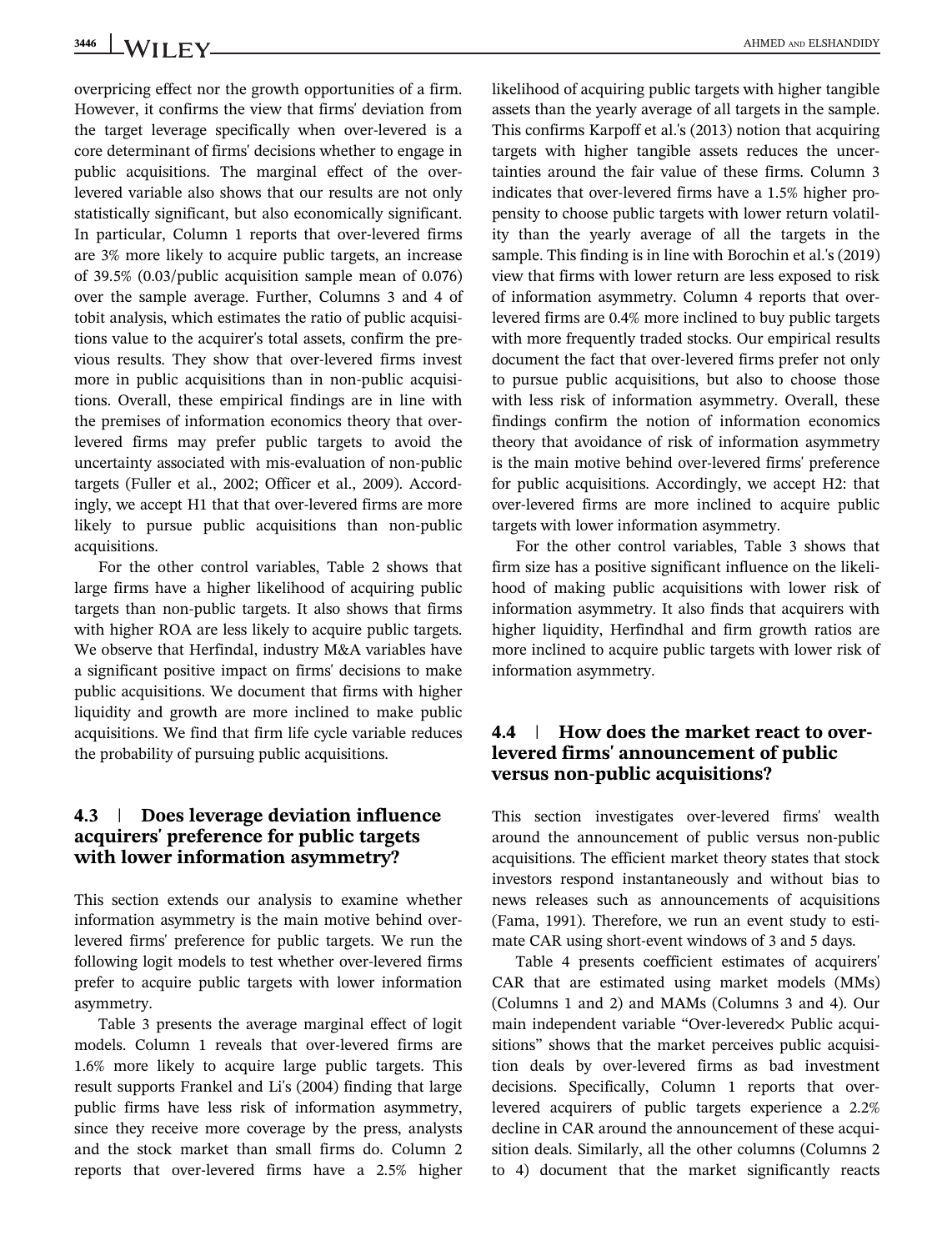|                    | Public targets with |                                   |                                |                                 |
|--------------------|---------------------|-----------------------------------|--------------------------------|---------------------------------|
|                    | Large size<br>(1)   | <b>Higher fixed assets</b><br>(2) | Lower return volatility<br>(3) | More freq. Traded stocks<br>(4) |
| Over-levered       | $0.016*$            | $0.025***$                        | $0.015*$                       | $0.004*$                        |
|                    | (1.73)              | (3.83)                            | (1.84)                         | (1.76)                          |
| <b>ROA</b>         | $-0.005$            | $-0.039*$                         | $-0.027$                       | $-0.006$                        |
|                    | $(-0.19)$           | $(-1.82)$                         | $(-1.31)$                      | $(-1.60)$                       |
| Firm size          | $0.016***$          | $0.009***$                        | $0.009***$                     | $0.001**$                       |
|                    | (9.59)              | (6.08)                            | (6.54)                         | (2.57)                          |
| MTB1               | $-0.0001$           | $-0.0002$                         | $-0.0001$                      | $-0.0002$                       |
|                    | $(-0.04)$           | $(-0.89)$                         | $(-1.37)$                      | $(-1.34)$                       |
| Market leverage    | $-0.032$            | $-0.047*$                         | $-0.037$                       | $-0.008$                        |
|                    | $(-1.25)$           | $(-1.95)$                         | $(-1.64)$                      | $(-0.91)$                       |
| Stock return       | $-0.0003$           | $-0.0003$                         | $-0.0003$                      | $-0.0002$                       |
|                    | $(-0.22)$           | $(-0.58)$                         | $(-0.51)$                      | $(-1.35)$                       |
| Herfindahl         | $0.073***$          | $0.057***$                        | $0.024*$                       | $0.009**$                       |
|                    | (5.57)              | (4.24)                            | (1.96)                         | (2.17)                          |
| Industry M&A       | 0.020               | 0.003                             | 0.015                          | 0.002                           |
| Liquidity          | (1.62)              | (0.21)                            | (1.33)                         | (0.81)                          |
| Asset tangibility  | 0.004               | $0.068***$                        | $0.030***$                     | 0.002                           |
|                    | (0.33)              | (5.55)                            | (2.65)                         | (0.36)                          |
| Liquidity          | $0.001***$          | $0.001***$                        | $0.001*$                       | $0.0001*$                       |
|                    | (3.13)              | (3.07)                            | (1.92)                         | (1.77)                          |
| Firm growth        | $0.0001*$           | $0.0002*$                         | $0.001**$                      | $0.001*$                        |
|                    | (1.80)              | (1.84)                            | (2.28)                         | (1.83)                          |
| ${\mbox{FCF}}$     | $-0.011$            | $-0.0002$                         | $-0.002$                       | $-0.007*$                       |
|                    | $(-0.83)$           | $(-0.02)$                         | $(-0.15)$                      | $(-1.80)$                       |
| Firm life cycle    | $-0.001$            | $-0.002$                          | $-0.000$                       | $-0.0001**$                     |
|                    | $(-1.04)$           | $(-0.59)$                         | $(-0.46)$                      | $(-2.41)$                       |
| Year FE            | Yes                 | Yes                               | Yes                            | Yes                             |
| <b>Industry FE</b> | Yes                 | Yes                               | Yes                            | Yes                             |
| N                  | 5,596               | 5,596                             | 5,596                          | 5,596                           |

TABLE 3 Over-levered firms and the likelihood of acquiring public targets with lower information asymmetry

*Note:* This table reports the average marginal effects of logit models. The dependent variable in column (1) takes the value one if the firm acquires public targets with size above the sample mean per year and zero otherwise. The dependent variable in column (2) takes the value one if the firm acquires public targets that have tangible assets above the sample mean per year and zero otherwise. The dependent variable in column (3) takes the value one if the firm acquires public targets with return volatility below the sample mean per year and zero otherwise. The dependent variable in column (4) takes the value one if the firm acquires public targets with ratio of absolute value of daily stock return to daily trading volume over the year prior to the acquisition announcement that lies below the sample mean per year and zero otherwise. *T*-statistics are reported in parenthesis. Standard errors are robust and clustered by firm. The estimates in the models are statistically significant at the  $1(*)10\%$ ,  $(**)5\%$ , and  $(***)1\%$  levels. All continuous variables are winsorised at the first and 99th percentiles. Variable definitions are given in Appendix A.

negatively to the announcement of public acquisitions by over-levered firms. These findings confirm that external investors may view announcements by over-levered firms of public acquisitions as a decision that is inspired only by the firms' incentive to avoid information asymmetry rather than the incentive to maximize shareholders' wealth.

For the control variables, we find similar to Faccio et al. (2006), that public acquisitions cause a decline in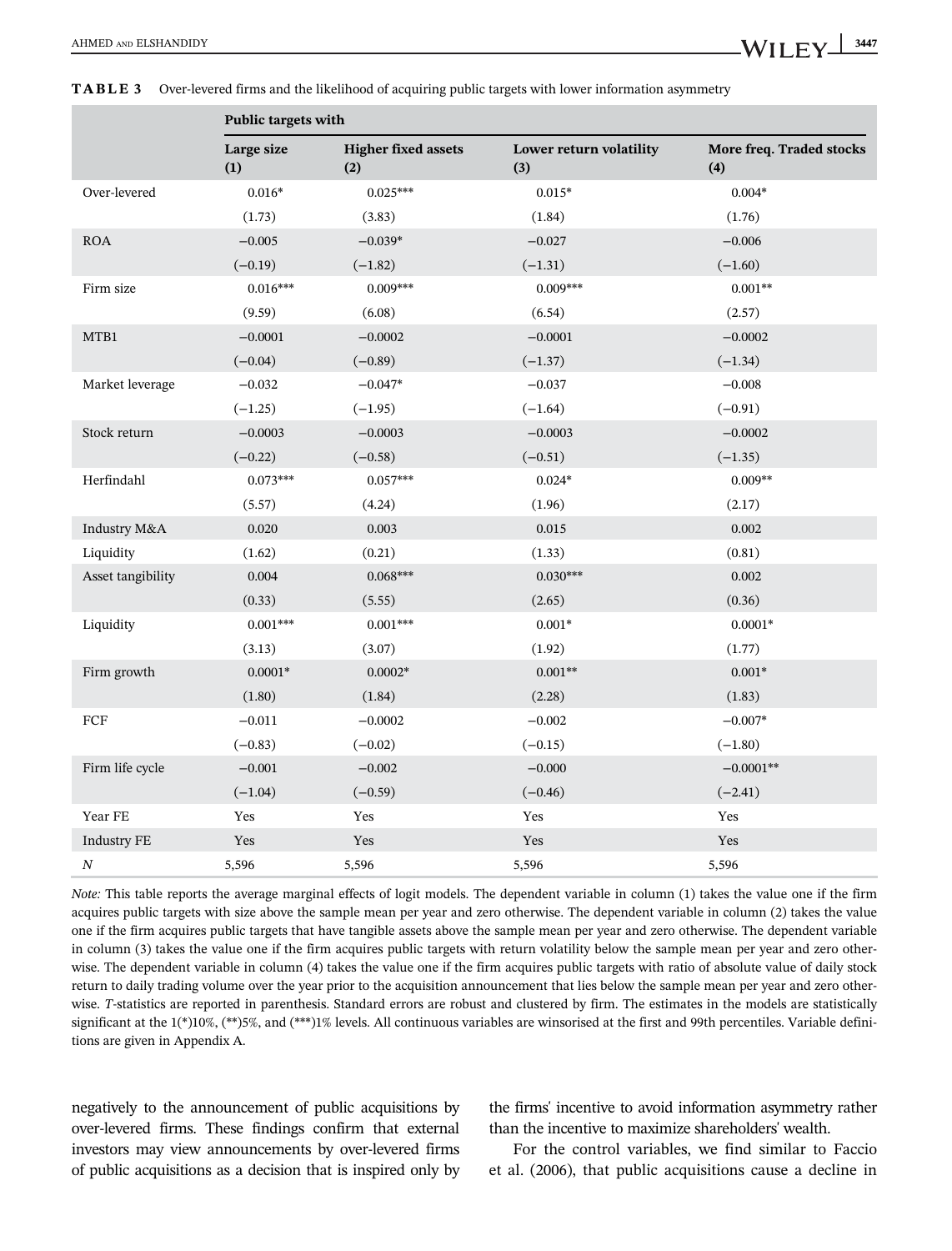|                                           | CARMM $(-1,+1)$<br>(1) | CARMM $(-2,+2)$<br>(2) | CARMAM $(-1,+1)$<br>(3) | CARMAM $(-2,+2)$<br>(4) |
|-------------------------------------------|------------------------|------------------------|-------------------------|-------------------------|
| Over-levered                              | $-0.003$               | $-0.004$               | $-0.0003$               | $-0.003$                |
|                                           | $(-0.89)$              | $(-0.93)$              | $(-0.06)$               | $(-0.62)$               |
| Over-levered $\times$ public acquisitions | $-0.022**$             | $-0.033**$             | $-0.027**$              | $-0.031**$              |
|                                           | $(-2.18)$              | $(-2.53)$              | $(-2.17)$               | $(-2.30)$               |
| Firm size                                 | $-0.003***$            | $-0.003***$            | $-0.003***$             | $-0.004***$             |
|                                           | $(-4.96)$              | $(-3.41)$              | $(-4.36)$               | $(-4.02)$               |
| <b>MTB</b>                                | $-0.0002$              | $-0.0002$              | $-0.0001$               | $-0.0001$               |
|                                           | $(-0.98)$              | $(-1.42)$              | $(-1.54)$               | $(-1.26)$               |
| <b>ROA</b>                                | 0.005                  | $-0.008$               | $-0.011$                | $-0.004$                |
|                                           | (0.69)                 | $(-0.35)$              | $(-0.54)$               | $(-0.20)$               |
| Market leverage                           | 0.004                  | 0.010                  | 0.011                   | 0.018                   |
|                                           | (0.38)                 | (0.57)                 | (0.73)                  | (1.15)                  |
| Stock return                              | $-0.0001$              | $-0.0001$              | $-0.0002$               | $-0.0002$               |
|                                           | $(-0.15)$              | $(-1.10)$              | $(-0.85)$               | $(-0.95)$               |
| Herfindahl                                | $-0.003$               | 0.054                  | 0.056                   | 0.071                   |
|                                           | $(-0.14)$              | (0.87)                 | (0.96)                  | (1.16)                  |
| Industry M&A liquidity                    | $-0.001$               | $-0.003$               | $-0.004$                | $-0.007$                |
|                                           | $(-0.13)$              | $(-0.32)$              | $(-0.45)$               | $(-0.76)$               |
| Asset tangibility                         | 0.004                  | 0.010                  | 0.004                   | 0.007                   |
|                                           | (0.83)                 | (1.17)                 | (0.52)                  | (0.79)                  |
| Liquidity                                 | $-0.001$               | $-0.002$               | $-0.002**$              | $-0.002*$               |
|                                           | $(-1.42)$              | $(-1.57)$              | $(-2.43)$               | $(-1.94)$               |
| Firm growth                               | $-0.0002***$           | $-0.0001***$           | $-0.0002***$            | $-0.0001***$            |
|                                           | $(-5.52)$              | $(-3.11)$              | $(-5.35)$               | $(-3.67)$               |
| FCF                                       | 0.001                  | 0.001                  | $0.004**$               | 0.001                   |
|                                           | (1.05)                 | (0.28)                 | (2.14)                  | (0.35)                  |
| Firm life cycle                           | $-0.000$               | $-0.001$               | $-0.001$                | $-0.001$                |
|                                           | $(-0.69)$              | $(-0.87)$              | $(-0.70)$               | $(-0.81)$               |
| Public acquisitions                       | $-0.018***$            | $-0.022***$            | $-0.023***$             | $-0.022***$             |
|                                           | $(-4.07)$              | $(-3.81)$              | $(-4.38)$               | $(-3.82)$               |
| Deal relative size                        | 0.006                  | 0.009                  | $0.017**$               | 0.014                   |
|                                           | (1.27)                 | (1.07)                 | (2.24)                  | (1.64)                  |
| Competed deals                            | 0.006                  | 0.015                  | 0.012                   | $0.019*$                |
|                                           | (0.66)                 | (1.39)                 | (1.12)                  | (1.66)                  |
| Hostile deals                             | $-0.046*$              | $-0.038$               | $-0.046$                | $-0.044$                |
|                                           | $(-1.90)$              | $(-1.18)$              | $(-1.64)$               | $(-1.26)$               |
| Pure cash deals                           | $0.004**$              | $0.006**$              | $0.004**$               | $0.006**$               |
|                                           | (2.23)                 | (2.53)                 | (2.14)                  | (2.45)                  |
| Pure stock deals                          | 0.006                  | 0.016                  | 0.014                   | 0.014                   |
|                                           | (1.08)                 | (1.47)                 | (1.35)                  | (1.33)                  |
| Year FE                                   | Yes                    | Yes                    | Yes                     | Yes                     |
| <b>Industry FE</b>                        | Yes                    | Yes                    | Yes                     | Yes                     |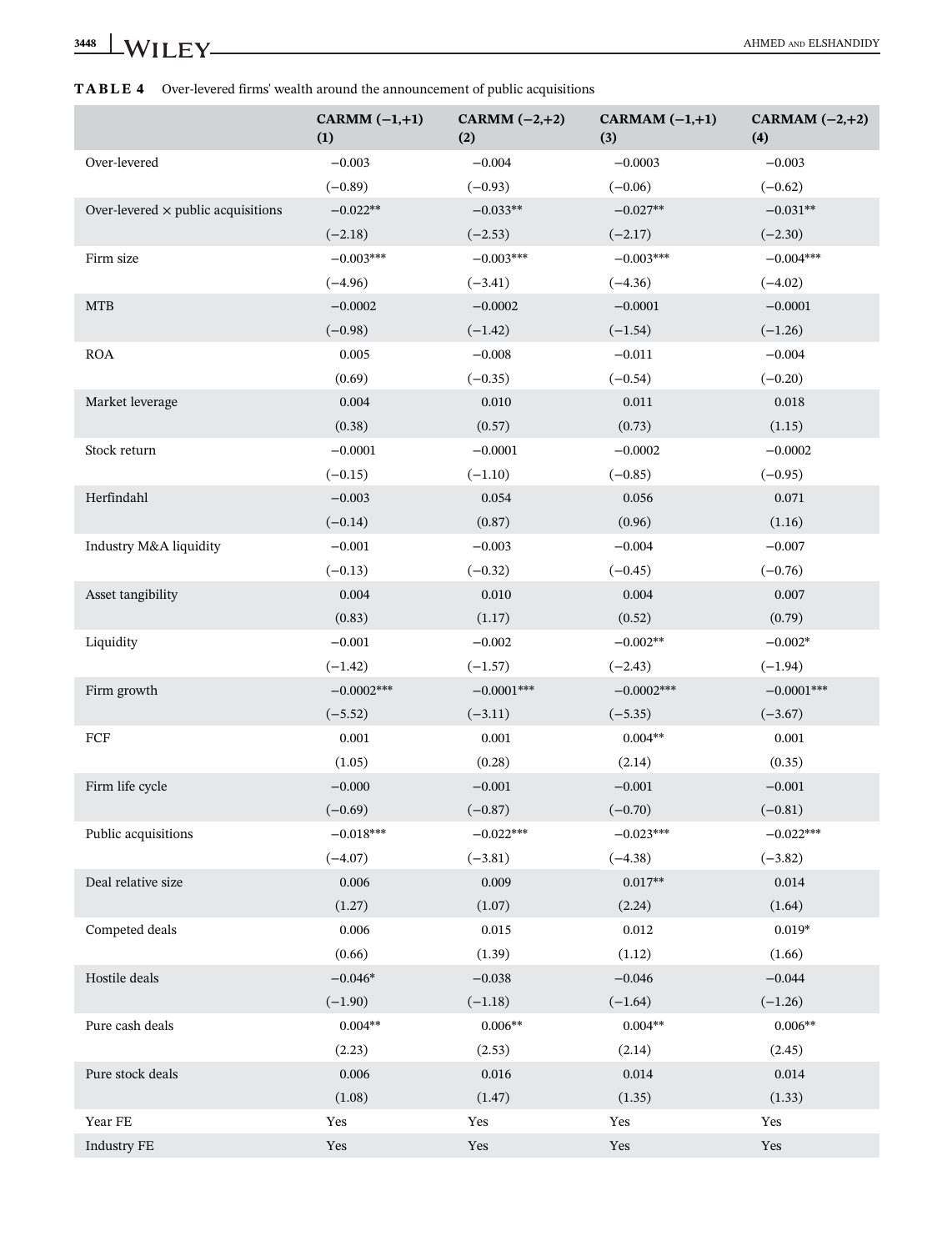#### TABLE 4 (Continued)

|                | CARMM $(-1,+1)$ | CARMM $(-2,+2)$<br>(2) | CARMAM $(-1,+1)$<br>(3) | CARMAM $(-2,+2)$<br>$\left( 4\right)$ |
|----------------|-----------------|------------------------|-------------------------|---------------------------------------|
| $R^2$          | 0.043           | 0.037                  | 0.051                   | 0.039                                 |
| $\overline{N}$ | 5.489           | 5,489                  | 5,489                   | 5,489                                 |

*Note:* This table reports the coefficient estimates of acquirers' cumulative abnormal returns (CARs) which are estimated using market models (columns 1 and 2) and market adjusted models (columns 3 and 4). CARs are calculated over a 3-day event window (from 1 day before to 1 day after the announcement date) and over a 5-day event window (2 days before and 2 days after the announcement date). The benchmark return is the FTSE all shares index of UK quoted firms. *T*-statistics are reported in parenthesis. Standard errors are robust and clustered by firm. The estimates in the models are statistically significant at the  $1(*)10\%$ ,  $(**)5\%$ , and  $(***)1\%$  levels. All continuous variables are winsorised at the first and 99th percentiles. Variable definitions are given in Appendix A.

the acquirers' stock returns around the announcement of these deals. Consistent with the hubris hypothesis, large firms may undertake acquisitions due to overconfidence in their ability rather than the prospect of economic gain from these acquisitions (Roll, 1986; Moeller et al., 2004). Thus, we find that large firms experience a negative reaction around the announcement of acquisition deals. Following the view that cash acquisitions feed a positive signal to the market about the expected future gains from acquisition deals (Fuller et al., 2002), we find that stock investors respond in favour of pure cash acquisition deals. Table 4 shows that firms with a high growth rate face poor CAR around the announcement of acquisition transactions.

## 4.5 | Do public acquisitions influence the long-term performance of over-levered firms'?

This section investigates operating synergies of overlevered acquirers of public targets to test whether the market reaction observed in the previous section still holds in the long run. In particular, it examines changes in the operating performance of over-levered firms in 3 years' post and pre the effective year of public acquisitions.

Table 5 presents the regression analysis of ROA changes after undertaking both public and non-public targets. Using the interaction variable, Column 1 finds that over-levered firms that make public acquisitions experience significant positive changes in ROA. Column 2, after controlling for deal characteristics, shows a significant improvement in the operating performance of overlevered acquirers of public targets. Accordingly, we accept H4 that public acquisitions have a significant positive effect on the long-term performance of over-levered firms. These findings support the premises of agency theory and Uysal's (2011) view that over-levered firms are more likely to be selective and to choose the most valueenhancing public acquisition deals due to the high pressure of holding high levels of debt. Our empirical findings also suggest that the previous section's negative market reaction around the announcement of public acquisitions by over-levered firms may be biased and such acquirers experience better long-term operating synergies.

For the control variables, we find that the coefficient of the over-levered variable that accounts for over-levered acquirers of non-public targets is insignificant. This may confirm that over-levered acquirers of public firms outperform those who acquire non-public targets. According to the hubris effect, we find that large firms experience negative changes in ROA after making M&A deals. Table 5 shows that liquidity ratio and firms' life cycle variables have negative association with the changes in ROA after M&A transactions. It provides evidence that firms with high stock returns experience better operation synergies after completing their acquisition decisions. From deal characteristics, Table 5 documents that firms which have made hostile deals experience negative long-term operating performance. It documents that pure cash acquisitions have long-term operating gains. This supports our empirical market reaction results in the previous section that pure cash acquisitions feed a positive signal to the market.

# 4.6 | Do public acquisitions influence over-levered firms' long-term value?

This section explores the economic consequences of public acquisitions when they are made by over-levered firms. In particular, it gauges the changes in Tobin's *q* of over-levered firms in 3 years' post and pre the effective year of public and non-public acquisitions.

Table 6 presents the regression analysis of changes in Tobin's *q* after making an acquisition. The coefficient of the interaction between over-levered and public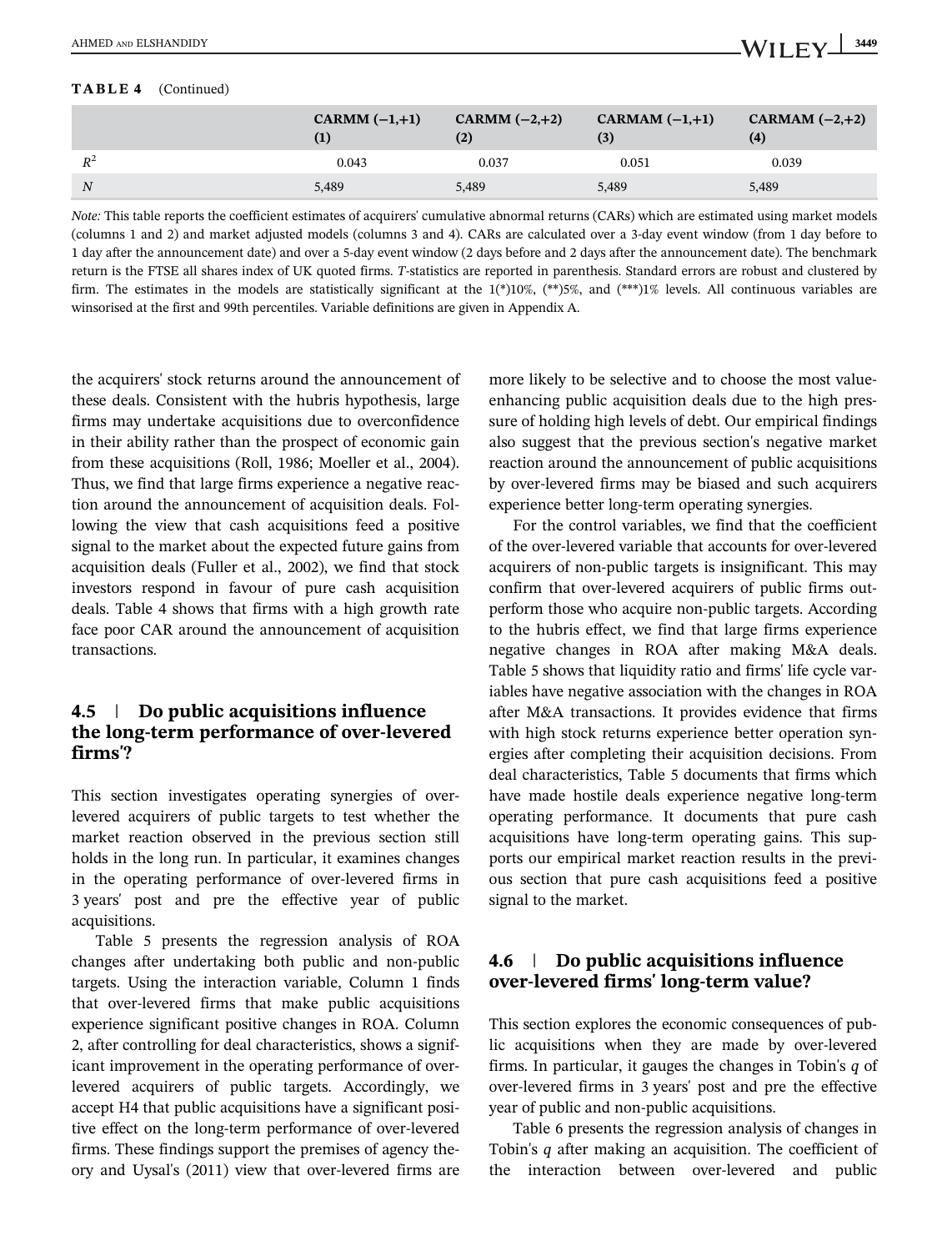| TABLE 5 | Effect of public acquisitions in the long-term |
|---------|------------------------------------------------|
|         | performance of over-levered firms              |

|                                           | $\triangle$ ROA<br>(1) | (2)         |
|-------------------------------------------|------------------------|-------------|
| Over-levered                              | 0.002                  | 0.002       |
|                                           | (0.20)                 | (0.15)      |
| Over-levered $\times$ public acquisitions | $0.061**$              | $0.070**$   |
|                                           | (2.01)                 | (2.31)      |
| Firm size                                 | $-0.009***$            | $-0.010***$ |
|                                           | $(-5.87)$              | $(-6.43)$   |
| <b>MTB</b>                                | $-0.001$               | $-0.001$    |
|                                           | $(-1.48)$              | $(-1.48)$   |
| <b>ROA</b>                                | $-0.078***$            | $-0.083***$ |
|                                           | $(-3.32)$              | $(-3.39)$   |
| Market leverage                           | $0.043*$               | $0.046*$    |
|                                           | (1.69)                 | (1.78)      |
| Stock return                              | $0.0003***$            | $0.0003***$ |
|                                           | (7.00)                 | (7.09)      |
| Herfindahl                                | $0.035**$              | $0.037**$   |
|                                           | (2.01)                 | (2.12)      |
| Industry M&A liquidity                    | $-0.075$               | $-0.077$    |
|                                           | $(-0.84)$              | $(-0.87)$   |
| Asset tangibility                         | $-0.018$               | $-0.024*$   |
|                                           | $(-1.31)$              | $(-1.70)$   |
| Liquidity                                 | $-0.005***$            | $-0.006***$ |
|                                           | $(-2.87)$              | $(-3.00)$   |
| Firm growth                               | 0.0003                 | 0.0003      |
|                                           | (0.83)                 | (0.93)      |
| FCF                                       | $-0.0002$              | $-0.0002$   |
|                                           | $(-0.01)$              | $(-0.12)$   |
| Firm life cycle                           | $-0.005***$            | $-0.005***$ |
|                                           | $(-4.46)$              | $(-4.45)$   |
| Public acquisitions                       | $-0.010$               | $-0.006$    |
|                                           | $(-0.97)$              | $(-0.58)$   |
| Deal relative size                        |                        | $-0.0001$   |
|                                           |                        | $(-0.18)$   |
| Competed deals                            |                        | 0.025       |
|                                           |                        | (0.83)      |
| Hostile deals                             |                        | $-0.125**$  |
|                                           |                        | $(-1.96)$   |
| Pure cash deals                           |                        | $0.013**$   |
|                                           |                        | (2.49)      |
| Pure stock deals                          |                        | $-0.018$    |
|                                           |                        | $(-1.41)$   |
| Year FE                                   | Yes                    | Yes         |

#### TABLE 5 (Continued)

|             | $\triangle$ ROA<br>(1) | (2)   |
|-------------|------------------------|-------|
| Industry FE | Yes                    | Yes   |
| $R^2$       | 0.116                  | 0.119 |
| N           | 3,279                  | 3,279 |
|             |                        |       |

*Note:* This table reports the coefficient estimates of OLS analyses using public and non-public M&A sample. The dependent variable is ROA 3 years after the effective year of an acquisition minus ROA 3 years before the effective year of an acquisition. *T*-statistics are reported in parenthesis. Standard errors are robust and clustered by firm. The estimates in the models are statistically significant at the 1(\*)10%, (\*\*)5%, and (\*\*\*)1% levels. All continuous variables are winsorised at the first and 99th percentiles. Variable definitions are given in Appendix A.

acquisitions in Column 1 reveals that over-levered firms experience significant positive changes in Tobin's *q* after pursuing public acquisitions. This finding suggests that the previous section's observed operating synergy of public acquisitions on over-levered firms may be the reason behind the enhanced value of these firms. Column 2, after controlling for deal characteristics, shows that the coefficients of the "public acquisitions" variable is negative and significant, which prove that public acquisition deals in general are wealth-loss decisions. However, the coefficient of the "over-levered  $\times$  public acquisitions" variable is positive and significant, confirming that public acquisitions by over-levered firms are wealth maximizing investment decisions. These findings are in line with Uysal's (2011) view that over-levered firms which are more heavily committed to future interest and principal payments are more likely to be involved in wealthgaining acquisition decisions. Collectively, the effect of public acquisition deals on over-levered firms' long-term value does not support the negative market reaction around these decisions noted in Section 4.4. However, we accept H5 that in the long run public acquisitions are value-creating decisions for over-levered firms.

#### 5 | ROBUSTNESS

#### 5.1 | Propensity score matching to address endogeneity concerns

Testing the effect of public acquisitions on over-levered firms' long-term performance and value using the OLS method may entail a self-selection bias. Specifically, a potential bias from using this method is that a firm's decision to choose between public and non-public acquisitions is unlikely to be exogenous. To address possible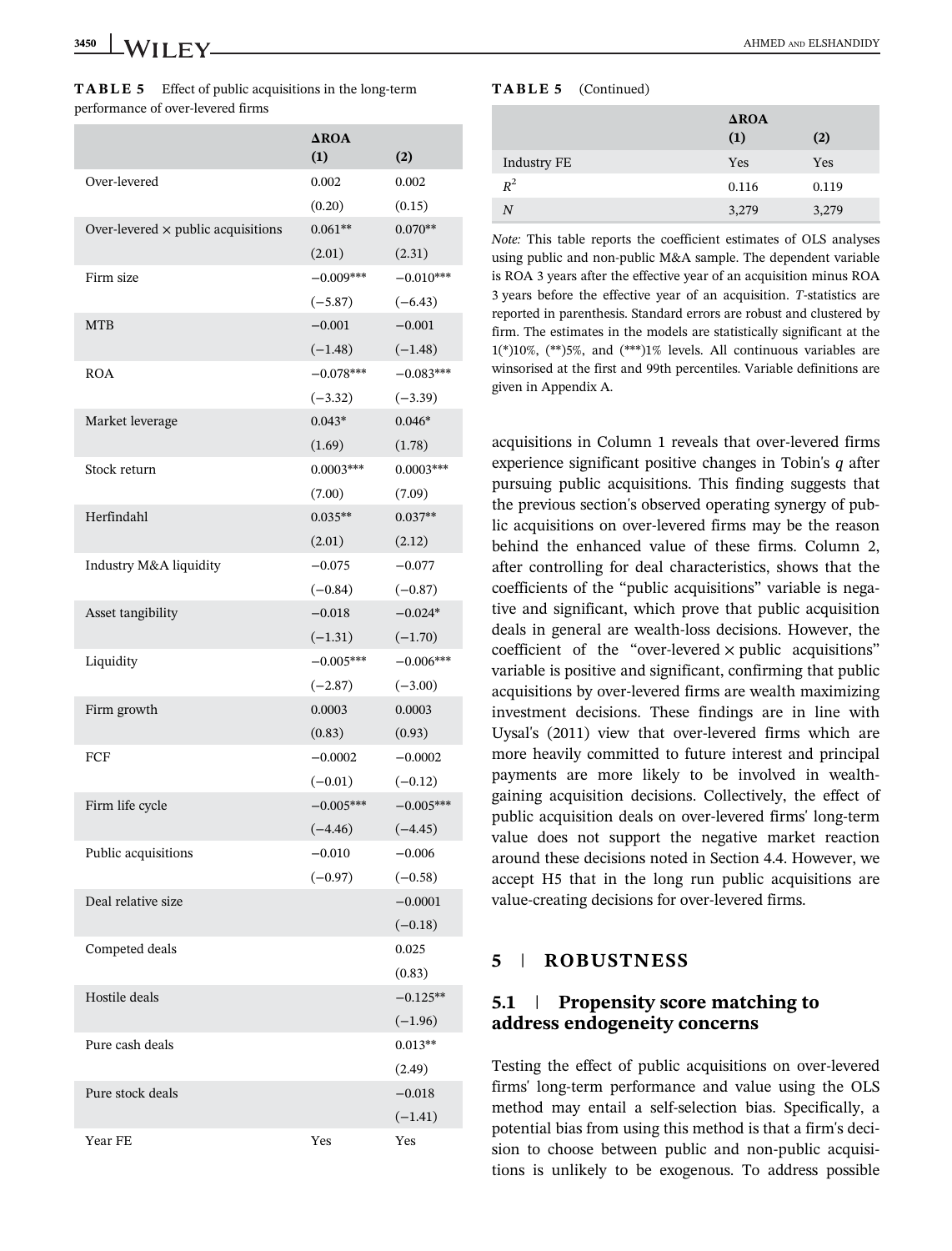| of over-levered firms                     |                    |            |
|-------------------------------------------|--------------------|------------|
|                                           | $\Delta$ Tobin's q |            |
|                                           | (1)                | (2)        |
| Over-levered                              | 0.098              | 0.130      |
|                                           | (0.14)             | (0.19)     |
| Over-levered $\times$ public acquisitions | 1.496*             | 1.678*     |
|                                           | (1.82)             | (1.71)     |
| Firm size                                 | $-0.016$           | $-0.029$   |
|                                           | $(-0.09)$          | $(-0.14)$  |
| <b>MTB</b>                                | $-0.061$           | $-0.061$   |
|                                           | $(-1.24)$          | $(-1.24)$  |
| ROA                                       | 0.858              | 0.591      |
|                                           | (0.16)             | (0.13)     |
| Market leverage                           | $-1.374$           | $-1.422$   |
|                                           | $(-0.94)$          | $(-1.05)$  |
| Stock return                              | $0.010***$         | $0.010***$ |
|                                           | (3.43)             | (3.02)     |
| Herfindahl                                | $-1.116$           | $-1.067$   |
|                                           | $(-1.15)$          | $(-1.08)$  |
| Industry M&A liquidity                    | $-0.998$           | $-1.138$   |
|                                           | $(-0.12)$          | $(-0.13)$  |
| Asset tangibility                         | 0.338              | 0.345      |
|                                           | (0.39)             | (0.39)     |
| Liquidity                                 | $-0.229$           | $-0.228$   |
|                                           | $(-0.83)$          | $(-0.83)$  |
| Firm growth                               | 0.0003             | 0.002      |
|                                           | $(-0.02)$          | (0.12)     |
| FCF                                       | $-0.179$           | $-0.182$   |
|                                           | $(-0.60)$          | $(-0.55)$  |
| Firm life cycle                           | $-0.054$           | $-0.054$   |
|                                           | $(-0.37)$          | $(-0.37)$  |
| Public acquisitions                       | $-0.931***$        | $-0.840**$ |
|                                           | $(-3.02)$          | $(-2.18)$  |
| Deal relative size                        |                    | $-0.078$   |
|                                           |                    | $(-0.09)$  |
| Competed deals                            |                    | 0.467      |
|                                           |                    | (1.03)     |
| Hostile deals                             |                    | 1.139      |
|                                           |                    | (1.63)     |
| Pure cash deals                           |                    | $-0.174$   |
|                                           |                    | $(-0.68)$  |
| Pure stock deals                          |                    | $-0.730$   |
|                                           |                    | $(-0.58)$  |
| Year FE                                   | Yes                | Yes        |
| <b>Industry FE</b>                        | Yes                | Yes        |

TABLE 6 Effect of public acquisitions in the long-term value

TABLE 6 (Continued)

|       | $\Delta$ Tobin's q |       |
|-------|--------------------|-------|
|       | (1)                | (2)   |
| $R^2$ | 0.021              | 0.021 |
| N     | 3,008              | 3,008 |

*Note:* This table reports the coefficient estimates of OLS analyses using public and non-public M&A sample. The dependent variable is Tobin's *q* 3 years after the effective year of an acquisition minus Tobin's *q* 3 years before the effective year of an acquisition. *T*-statistics are reported in parenthesis. Standard errors are robust and clustered by firm. The estimates in the models are statistically significant at the 1(\*)10%, (\*\*)5%, and (\*\*\*)1% levels. All continuous variables are winsorised at the first and 99th percentiles. Variable definitions are given in Appendix A.

endogeneity concerns, we use PSM by constructing a subsample of public acquirers (the treatment group) that is matched to a sample of non-acquirers (the control group) (Rosenbaum & Rubin, 1983; Saunders & Steffen, 2011). In particular, we calculate each observation's propensity score using a logit model that predicted the likelihood of public acquisition (the likelihood of being treated) as a function of firm-level characteristics (over-levered, firms size, ROA, MTB and market leverage).<sup>10</sup> Second, each public acquirer is matched with non-acquiring firms that have the closest propensity score to the treated firm. We employ three matching techniques, namely, the 5 nearest neighbours, Caliper and kernel (Minton, Taillard, & Williamson, 2014).<sup>11</sup> We apply these matching methods with replacements, which means that a single nonacquirer can match more than one public acquirer. We employ the common support to exclude the extreme boundaries by dropping non-acquirers in the control group whose propensity score is higher than the maximum or lower than the minimum propensity score among public acquirers in the treatment group and vice versa (Harris & O'Brien, 2018).

Table 7 presents results of assessing effect of public acquisitions on over-levered firms' long-term performance and value, using a multivariate propensity score methodology. In Columns 1 and 4, we match treated and control firms using the 5 nearest neighbours. Following Simintzi, Vig, and Volpin (2015), in Columns 2 and 4, we select the control group within a predefined propensity score distance with a caliper of  $0.001$ .<sup>12</sup> In Columns 3 and 6, we adopt the kernel matching estimator. $^{13}$ 

Columns 1 to 3 confirm our previous results that over-levered acquirers of public targets experience significant improvement in their operating performance after addressing selection bias concerns. Column 3 shows that

(Continues)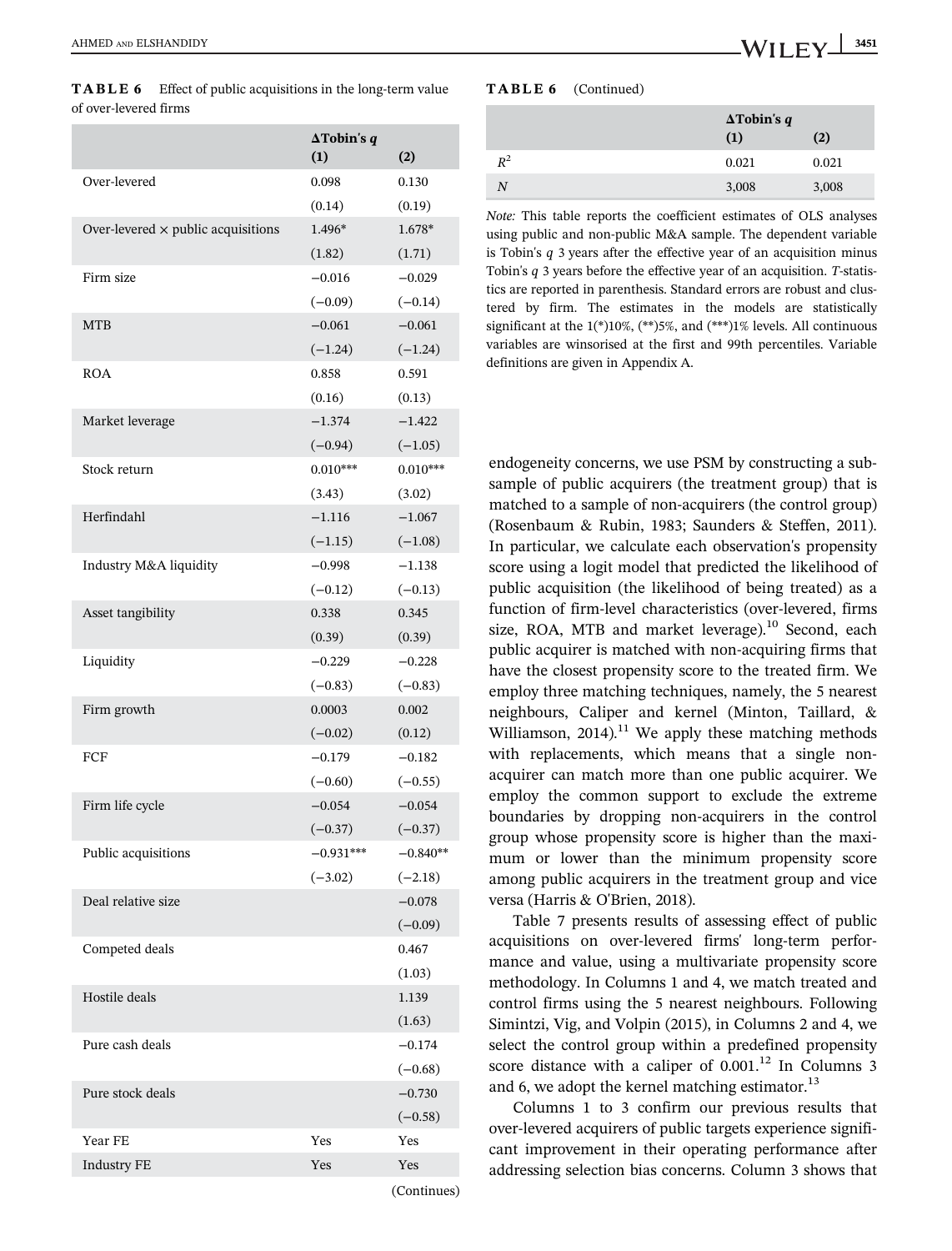|  |  | <b>TABLE 7</b> Effect of public acquisitions on over-levered firms' performance and value using PSM |  |
|--|--|-----------------------------------------------------------------------------------------------------|--|
|--|--|-----------------------------------------------------------------------------------------------------|--|

|                                           | $\Delta \text{ROA}$ |             | $\Delta$ Tobin's q |                  |             |             |
|-------------------------------------------|---------------------|-------------|--------------------|------------------|-------------|-------------|
|                                           | 5-neighbours (1)    | Caliper (2) | Kernel (3)         | 5-neighbours (4) | Caliper (5) | Kernel (6)  |
| Over-levered                              | 0.009               | 0.008       | $0.020***$         | $-0.095$         | $-0.107$    | $0.246***$  |
|                                           | (0.55)              | (0.52)      | (3.57)             | $(-0.49)$        | $(-0.54)$   | (2.67)      |
| Over-levered $\times$ public acquisitions | $0.099**$           | $0.097**$   | $0.073**$          | $0.862***$       | $0.831***$  | $0.414*$    |
|                                           | (2.58)              | (2.55)      | (2.21)             | (3.04)           | (2.94)      | (1.65)      |
| Firm size                                 | $-0.001$            | $-0.001$    | $-0.005***$        | $-0.068*$        | $-0.063*$   | $-0.024$    |
|                                           | $(-0.51)$           | $(-0.60)$   | $(-5.90)$          | $(-1.79)$        | $(-1.66)$   | $(-1.12)$   |
| <b>MTB</b>                                | $-0.0002$           | $-0.0002$   | $-0.002***$        | $-0.003$         | $-0.005$    | $-0.226***$ |
|                                           | $(-0.35)$           | $(-0.37)$   | $(-3.54)$          | $(-0.03)$        | $(-0.05)$   | $(-4.80)$   |
| <b>ROA</b>                                | $-0.044$            | $-0.045$    | $-0.010$           | $-0.620$         | $-0.613$    | $-1.712***$ |
|                                           | $(-0.79)$           | $(-0.81)$   | $(-0.76)$          | $(-0.61)$        | $(-0.60)$   | $(-6.47)$   |
| Market leverage                           | 0.005               | 0.009       | 0.006              | $-1.642***$      | $-1.586***$ | $-0.719**$  |
|                                           | (0.14)              | (0.22)      | (0.40)             | $(-2.87)$        | $(-2.77)$   | $(-2.28)$   |
| Stock return                              | $0.001***$          | $0.001***$  | $0.0001***$        | 0.001            | 0.002       | $0.004***$  |
|                                           | (5.25)              | (5.24)      | (12.81)            | (1.03)           | (1.14)      | (5.75)      |
| Herfindahl                                | $-0.031$            | $-0.032$    | 0.015              | 0.926            | 0.858       | 0.786       |
|                                           | $(-1.12)$           | $(-1.13)$   | (1.33)             | (0.52)           | (0.48)      | (1.14)      |
| Industry M&A liquidity                    | 0.007               | $-0.004$    | $0.125**$          | $-1.235$         | $-1.646*$   | $-1.234***$ |
|                                           | (0.04)              | $(-0.02)$   | (2.08)             | $(-1.40)$        | $(-1.90)$   | $(-3.03)$   |
| Asset tangibility                         | $0.010\,$           | $0.011\,$   | $-0.002$           | $0.680**$        | $0.667**$   | 0.028       |
|                                           | (0.50)              | (0.53)      | $(-0.29)$          | (2.33)           | (2.29)      | (0.16)      |
| Liquidity                                 | 0.002               | 0.002       | $-0.002**$         | $-0.033$         | $-0.033$    | $-0.019$    |
|                                           | (0.74)              | (0.76)      | $(-2.01)$          | $(-1.07)$        | $(-1.05)$   | $(-1.43)$   |
| Firm growth                               | 0.0001              | 0.0001      | $0.0005***$        | $0.003**$        | $0.003*$    | $0.002***$  |
|                                           | (0.00)              | (0.01)      | (3.72)             | (1.99)           | (1.94)      | (2.73)      |
| FCF                                       | $0.013***$          | $0.013***$  | $0.010***$         | 0.322            | 0.274       | $0.619***$  |
|                                           | (2.72)              | (2.71)      | (5.66)             | (0.90)           | (0.77)      | (3.13)      |
| Firm life cycle                           | $-0.004*$           | $-0.004*$   | $-0.004***$        | $-0.037$         | $-0.037$    | $-0.006$    |
|                                           | $(-1.73)$           | $(-1.72)$   | $(-5.91)$          | $(-1.02)$        | $(-1.01)$   | $(-0.42)$   |
| Public acquisitions                       | 0.000               | 0.002       | $-0.001$           | $-0.506***$      | $-0.478***$ | $-0.390**$  |
|                                           | (0.03)              | (0.13)      | $(-0.07)$          | $(-3.25)$        | $(-3.11)$   | $(-2.50)$   |
| Year FE                                   | Yes                 | Yes         | Yes                | Yes              | Yes         | Yes         |
| <b>Industry FE</b>                        | Yes                 | Yes         | Yes                | Yes              | Yes         | Yes         |
| $\mathbb{R}^2$                            | 0.125               | 0.126       | 0.090              | $0.150\,$        | 0.153       | $0.118\,$   |
| $\cal N$                                  | 1,638               | 1,628       | 17,558             | 1,569            | 1,559       | 16,725      |

*Note:* This table reports the coefficient estimates of OLS analyses using matched propensity scores sample of public acquiring firms and nonacquiring firms. The dependent variables are changes in ROA (Columns 1, 2, and 3) and changes in Tobin's *q* (Columns 4, 5, and 6). *T*-statistics are reported in parenthesis. Standard errors are robust and clustered by firm. The estimates in the models are statistically significant at the 1(\*)10%, (\*\*)5%, and (\*\*\*)1% levels. All continuous variables are winsorised at the first and 99th percentiles. Variable definitions are given in Appendix A.

the coefficient of the over-levered variable that account for non-acquiring of over-levered firms is positive and significant. However, comparing coefficients of both the

"over-levered" variable and the "over-leveredx public acquisitions" variable leads to the conclusion that overlevered acquirers of public firms outperform non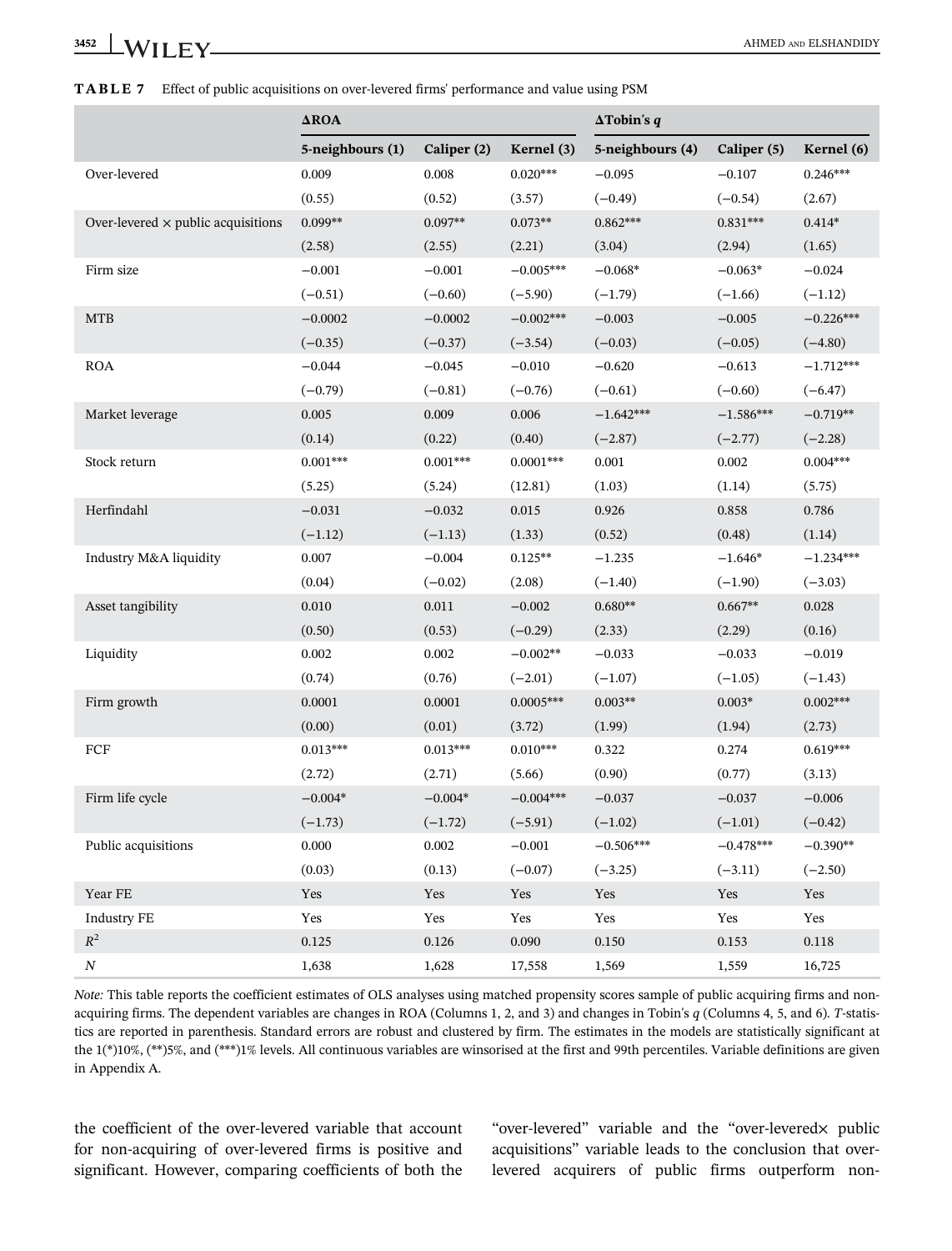TABLE 8 Long-term outcomes of public acquisitions on over-levered firms' performance and value after controlling for selfselection bias

|                                           | $\Delta \text{ROA}$ |            | $\Delta$ Tobin's q |           |  |
|-------------------------------------------|---------------------|------------|--------------------|-----------|--|
|                                           | (1)                 | (2)        | (3)                | (4)       |  |
| Over-levered                              | 0.001               | 0.002      | 0.071              | 0.121     |  |
|                                           | (0.06)              | (0.12)     | (0.12)             | (0.21)    |  |
| Over-levered $\times$ public acquisitions | $0.061*$            | $0.072**$  | 1.494*             | $1.565*$  |  |
|                                           | (1.84)              | (2.36)     | (1.76)             | (1.80)    |  |
| Firm size                                 | $-0.001$            | $-0.002$   | $-0.083$           | $-0.062$  |  |
|                                           | $(-0.09)$           | $(-0.24)$  | $(-0.13)$          | $(-0.09)$ |  |
| <b>MTB</b>                                | $-0.002$            | $-0.002$   | $-0.075$           | $-0.071$  |  |
|                                           | $(-1.38)$           | $(-1.46)$  | $(-0.78)$          | $(-0.74)$ |  |
| <b>ROA</b>                                | $-0.078*$           | $-0.086*$  | 0.889              | 0.909     |  |
|                                           | $(-1.68)$           | $(-1.81)$  | (0.17)             | (0.20)    |  |
| Market leverage                           | 0.039               | 0.040      | $-1.482$           | $-1.426$  |  |
|                                           | (0.92)              | (0.94)     | $(-0.95)$          | $(-1.01)$ |  |
| Stock return                              | $0.001***$          | $0.001***$ | 0.013              | $0.012\,$ |  |
|                                           | (2.80)              | (3.03)     | (0.89)             | (0.80)    |  |
| Herfindahl                                | 0.036               | 0.038      | $-1.108$           | $-1.094$  |  |
|                                           | (1.32)              | (1.41)     | $(-1.11)$          | $(-1.06)$ |  |
| Industry M&A liquidity                    | 0.061               | 0.069      | $-0.561$           | $-0.155$  |  |
|                                           | (0.37)              | (0.42)     | $(-0.04)$          | $(-0.01)$ |  |
| Asset tangibility                         | $-0.015$            | $-0.020$   | 0.381              | 0.370     |  |
|                                           | $(-0.80)$           | $(-1.09)$  | (0.40)             | (0.37)    |  |
| Liquidity                                 | $-0.004$            | $-0.004$   | $-0.213$           | $-0.217$  |  |
|                                           | $(-1.32)$           | $(-1.37)$  | $(-0.67)$          | $(-0.67)$ |  |
| Firm growth                               | 0.000               | $0.001\,$  | $0.001\,$          | $0.001\,$ |  |
|                                           | (0.53)              | (0.63)     | (0.10)             | (0.06)    |  |
| ${\mbox{FCF}}$                            | $-0.0001$           | $-0.0001$  | $-0.192$           | $-0.179$  |  |
|                                           | $(-0.03)$           | $(-0.02)$  | $(-0.64)$          | $(-0.52)$ |  |
| Firm life cycle                           | $-0.004**$          | $-0.004**$ | $-0.054$           | $-0.056$  |  |
|                                           | $(-2.47)$           | $(-2.43)$  | $(-0.37)$          | $(-0.38)$ |  |
| Public acquisitions                       | $-0.009$            | $-0.004$   | $-0.919***$        | $-0.910*$ |  |
|                                           | $(-0.80)$           | $(-0.38)$  | $(-3.10)$          | $(-1.95)$ |  |
| Deal relative size                        |                     | $-0.009$   |                    | $-0.378$  |  |
|                                           |                     | $(-0.45)$  |                    | $(-0.13)$ |  |
| Competed deals                            |                     | 0.029      |                    | 0.441     |  |
|                                           |                     | (0.83)     |                    | (1.05)    |  |
| Hostile deals                             |                     | $-0.124*$  |                    | $1.234*$  |  |
|                                           |                     | $(-1.68)$  |                    | (1.74)    |  |
| Pure cash deals                           |                     | $0.013**$  |                    | $-0.155$  |  |
|                                           |                     | (2.21)     |                    | $(-0.64)$ |  |
| Pure stock deals                          |                     | $-0.016$   |                    | $-0.738$  |  |
|                                           |                     | $(-0.79)$  |                    | $(-0.56)$ |  |
| Inverse-Mills ratio                       | 0.311               | 0.336      | 3.753              | 2.504     |  |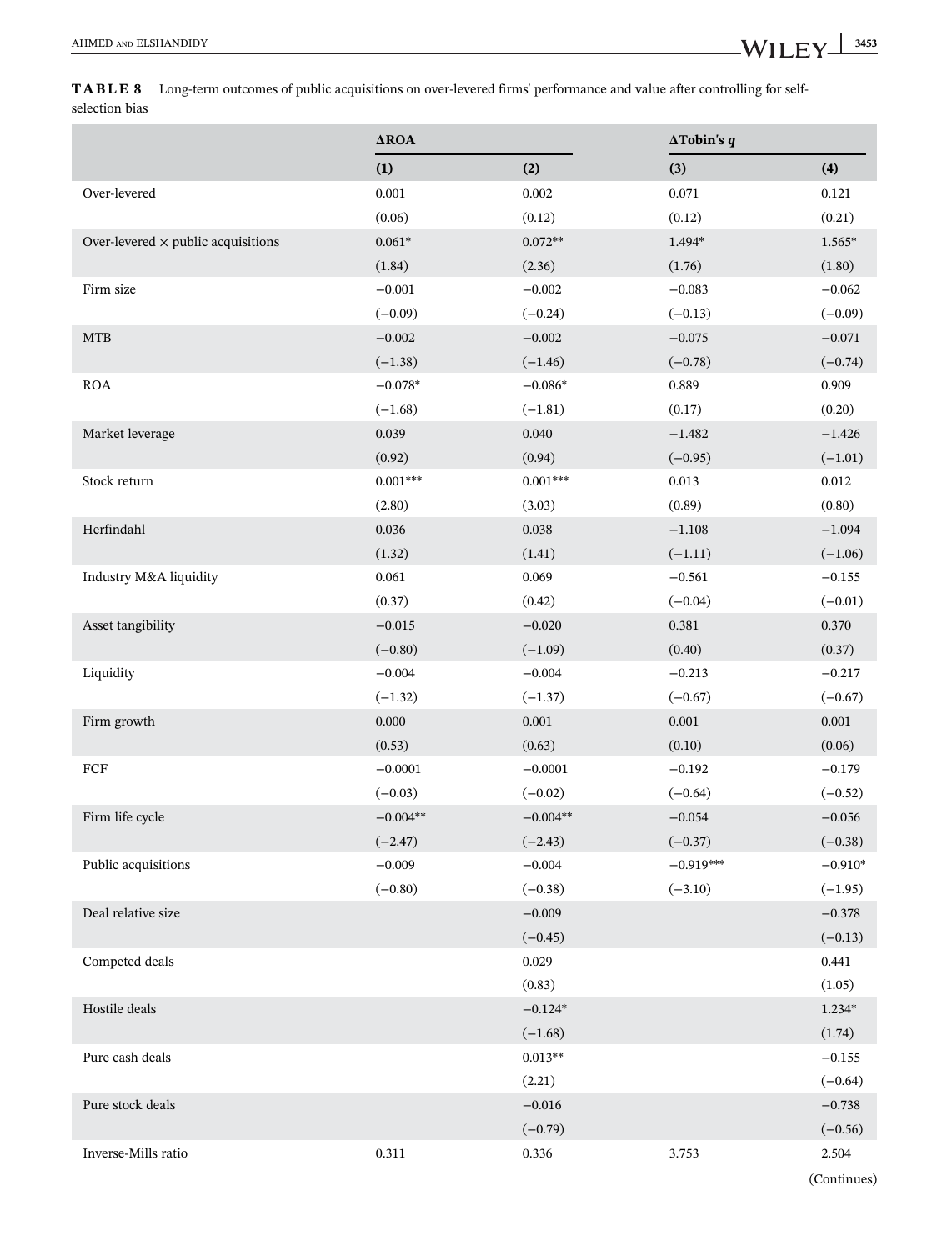#### TABLE 8 (Continued)

|                    | $\triangle$ ROA |        | $\Delta$ Tobin's q |        |
|--------------------|-----------------|--------|--------------------|--------|
|                    | (1)             | (2)    | (3)                | (4)    |
|                    | (1.35)          | (1.52) | (0.20)             | (0.14) |
| Year FE            | Yes             | Yes    | Yes                | Yes    |
| <b>Industry FE</b> | Yes             | Yes    | Yes                | Yes    |
| $R^2$              | 0.116           | 0.120  | 0.021              | 0.021  |
| $\boldsymbol{N}$   | 3,279           | 3,279  | 3,008              | 3,008  |

*Note:* This table reportse the coefficient estimates of OLS analyses after controlling for self-selection bias using Inverse Mills ratio estimated by Heckman two-stages method. The dependent variable in (Columns 1 and 2) is ROA 3 years after the effective year of an acquisition minus ROA 3 years before the effective year of an acquisition. The dependent variable in (Columns 3 and 4) is Tobin's *q* 3 years after the effective year of an acquisition minus Tobin's *q* 3 years before the effective year of an acquisition. *T*-statistics are reported in parenthesis. Standard errors are robust and clustered by firm. The estimates in the models are statistically significant at the  $1(*)10\%$ ,  $(**)5\%$ , and  $(***)1\%$  levels. All continuous variables are winsorised at the first and 99th percentiles. Variable definitions are given in Appendix A.

acquirers' matched counterparts. Columns 4 to 6 find that over-levered acquirers of public targets maximize their values, after accounting for endogeneity concerns using PSM.

#### 5.2 | Heckman two-step procedure to address self-selection bias

Arguably, if unobserved factors that influence the selection of either public or non-public acquisitions also affects the long-term outcomes of these acquisitions, then the coefficient estimated on the interaction term between over-levered and public acquisitions in Tables 5 and 6 may be biased. Following Borochin et al. (2019), we employ Heckman (1979) twostep estimation method to correct for self-selection bias arising from the fact that the choice between public and nonpublic acquisition is a managers' decision rather than a random choice. In the first step, we run a probit model of the likelihood of public acquisitions using the same variables as in Equation (1) of Section 3.3. In the second step, we estimate the inverse Mills ratio from the probit model in the first step and then employ it as an additional explanatory variable to test the effect of public acquisitions on performance of overlevered firms' and value, using our M&A sample. Table 8 presents the results using Heckman's two-step self-selection correction model. It finds similar to our previous results that public acquisitions enhance the long-term performance and values of over-levered firms', and hence this finding is not sensitive to self-selection bias.

# 6 | CONCLUSION

Previous work by Uysal (2011) investigates how deviations from target leverage affect the likelihood of making acquisitions. This paper goes further and explores the effect of leverage deviation on a firm's choice between public and non-public acquisitions. According to information economics, over-levered firms should avoid the uncertainty risk arising from the information asymmetry of non-public targets. Lending support to this theory, the results of the present paper reveal that over-levered firms tend to engage in public acquisitions. The paper further documents the view that searching for targets with better available information can be one of the motives of over-levered firms' preference for public acquisitions. To the best of our knowledge, this paper is one of the first to provide interesting evidence that UK firms significantly consider their target leverage when they decide the type of acquisition to undertake.

This paper further explores the economic gains and operating synergies of public versus non-public acquisitions when carried out by over-levered firms. It reveals, using short event windows, that the market perceives the announcement of public acquisitions by over-levered firms as decisions that lose wealth. However, testing the effect of these deals on over-levered acquirers' long-term performance and values reveals that public acquisitions trigger better operating synergies and value for these firms. In summary, our empirical findings imply that the position of any deviation from target leverage has essential implications for firms' acquisition policies. The paper finds that leverage deviation affects the type, value and performance of the chosen acquisition. In practise, our paper sheds light on the importance of addressing heterogeneity in firms' leverage deviations before making acquisition decision in order to involve in successful deals.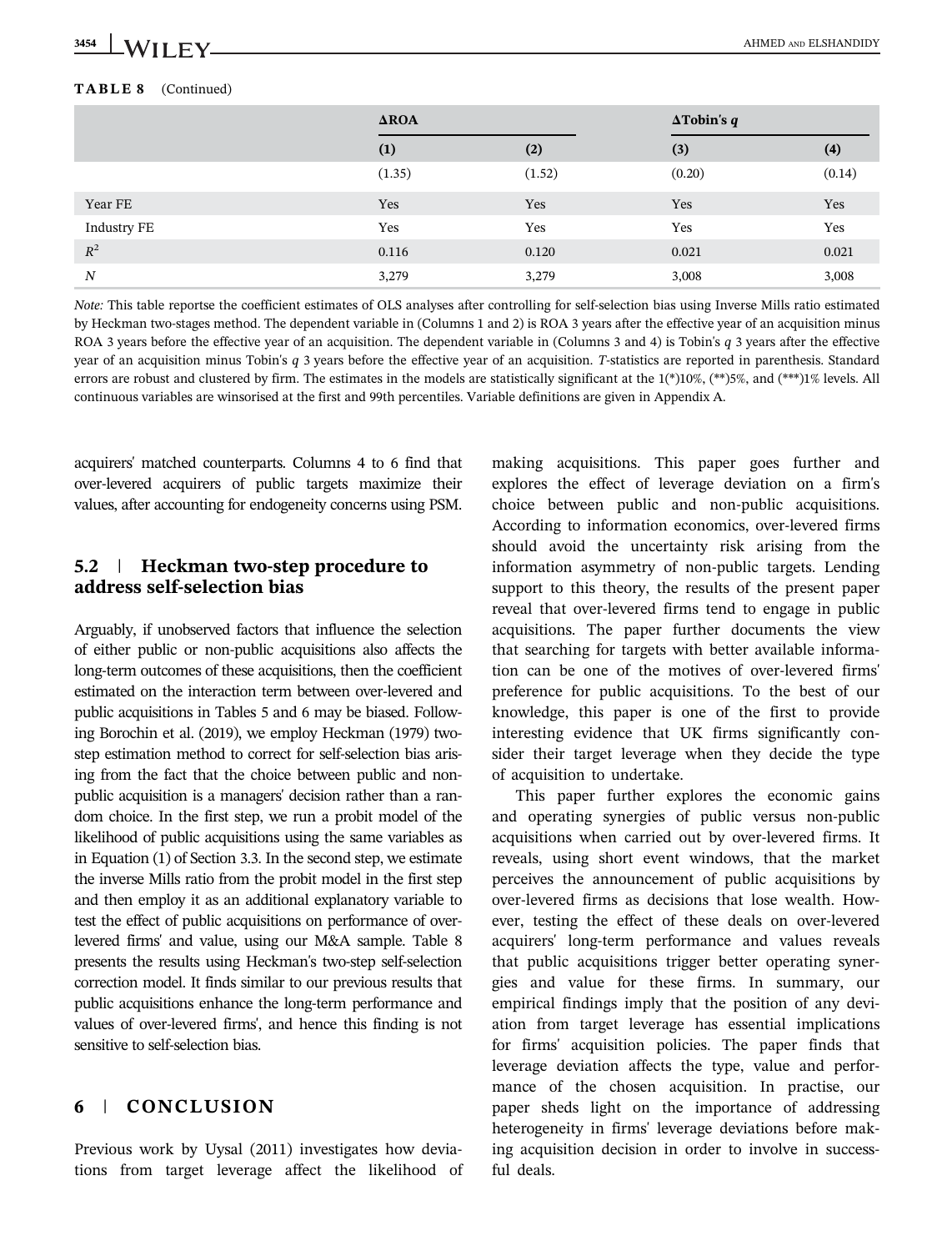#### ENDNOTES

- $1$  Graham and Harvey (2001) report that 55% of large US firms have strict leverage targets. Beattie, Goodacre, and Thomson (2006) provide survey evidence from UK public firms that 50% of finance directors seek to keep their leverage level on target. Using a comprehensive survey of managers of 16 European countries, Bancel and Mittoo (2004) find that 59% of respondents confirm the importance of maintaining a target debt to equity ratio.
- <sup>2</sup> Leverage deviation is defined as actual market leverage ratio minus target leverage ratio. Over-levered firms are those with leverage deviation in the highest quintile (Hovakimian, Opler, & Titman, 2001).
- $3$  The choice of our context is attributable to the fact that the UK is a key player in the world's M&A market, surpassing all other European Union (EU) countries (Sudarsanam, 2003). In terms of economic importance, investments in domestic acquisition deals represented around 8.5 and 2.4% of the UK's gross domestic product (GDP) in 2000 and 2008, respectively (Office for National Statistics [ONS], 2013). Furthermore, the reported total value for M&A transactions during Quarter 1 of 2016 was £49.4 billion, the highest value reported since Quarter 2 of 2007 (ONS, 2016). The distinction between non-public and public acquisitions is a key since such deals are quite pervasive and represent approximately 92% of the total volume of UK domestic acquisitions during our sample period.
- <sup>4</sup> We obtain consistent results when we exclude foreign acquisition deals from our sample.
- $5$  Our data are collected from the Eikon database using a list of both "live" and "dead" UK non-financial firms, in order to avoid survivorship bias.
- 6 Previous UK studies (i.e., Dang, 2013; Ozkan, 2001) exclude R&D and selling expenses variables when estimating firms' target leverage. For example, Hovakimian et al. (2001) argue that the MTB variable can capture the same effect of both R&D and selling expense variables. In an unreported table, we exclude these variables to re-estimate leverage deviation and an over-levered proxy. Then if we test our hypotheses, we still obtain similar results.
- $7$  Aw and Chatterjee (2004) advocate that it is essential to include days before the event in order to take into account any leakages of information into the market. Similarly, including days after the event is recommended to capture any delays or frictions in the price adjustment process by stock investors due to the time needed by them to fully grasp the impact of the deal (Amewu & Alagidede, 2018). Arnold and Parker (2007) confirm that employing a three-day event window minimizes the likelihood of encompassing abnormal returns arising from events unrelated to the acquisition itself. While, Fuller et al. (2002) confirm that employing 5-day event window capture most of the acquisition impact.
- $8$  We get consistent results when we run Equations (4) and (5) using non-overlapping acquisitions data in which a firm is not involved in an acquisition within 3 years of a previous acquisition.
- <sup>9</sup> We report the average marginal effects, since it is difficult to interpret the coefficient estimates of logit and tobit models and to assess the economic significance of our findings. We add more control variables in Columns 2 and 4.
- <sup>10</sup> In an unreported table, we predict the control group using our logit model in Equation (1) that includes over-levered, firm size, MTB, ROA, stock return, asset tangibility, liquidity, sales growth, FCF, firm life cycle, market leverage, Herfindhal index, industry M&A liquidity, industry fixed effect and year. We also try to replace the over-levered variable by a leverage deviation variable and still get consistent results.
- $11$  We obtain consistent results when applying the nearest neighbour matching method without replacement by selecting one non-acquirer that has the closest propensity score for each public acquirer and also when we match with the 4 nearest neighbours.
- <sup>12</sup> We also apply a caliper of 0.01 to define the propensity score distance and still get qualitatively similar findings.
- <sup>13</sup> We report a Gaussian kernel estimator and we get consistent results when trying the Epanechikov kernel matching estimator and local linear regression matching.

#### DATA AVAILABILITY STATEMENT

It is a revision paper.

#### ORCID

*Yousry Ahmed* https://orcid.org/0000-0001-7022-0912

#### REFERENCES

- Ahmed, Y., & Elshandidy, T. (2016). The effect of bidder conservatism on M&A decisions: Text-based evidence from US 10-K filings. *International Review of Financial Analysis*, *46*, 176–190.
- Ahmed, Y., & Elshandidy, T. (2018). Why do over-deviated firms from target leverage undertake foreign acquisitions?. *International Business Review*, *27*(2), 309–327.
- Alexandridis, G., Fuller, K. P., Terhaar, L., & Travlos, N. G. (2013). Deal size, acquisition premia and shareholder gains. *Journal of Corporate Finance*, *20*, 1–13.
- Amewu, G., & Alagidede, P. (2018). Do mergers and acquisitions announcements create value for acquirer shareholders in Africa. *International Journal of Finance & Economics*, *23*(4), 606–627.
- Amihud, Y. (2002). Illiquidity and stock returns: Cross-section and time-series effects. *Journal of Financial Markets*, *5*(1), 31–56.
- Antoniou, A., Guney, Y., & Paudyal, K. (2008). The determinants of capital structure: Capital market-oriented vs. bank-oriented institutions. *Journal of Financial and Quantitative Analysis*, *43* (01), 59–92.
- Antoniou, A., Petmezas, D., & Zhao, H. (2007). Bidder gains and losses of firms involved in many acquisitions. *Journal of Business Finance & Accounting*, *34*(7-8), 1221–1244.
- Arnold, M., & Parker, D. (2007). UKcompetition policy and shareholder value: The impact of merger inquiries. *British Journal of Management*, *18*(1), 27–43.
- Aw, M. S. B., & Chatterjee, R. A. (2004). The performance of UKfirms acquiring large cross-border and domestic takeover targets. *Applied Financial Economics*, *14*(5), 337–349.
- Bancel, F., & Mittoo, U. R. (2004). Cross-country determinants of capital structure choice: A survey of European firms. *Financial Management*, *33*, 103–132.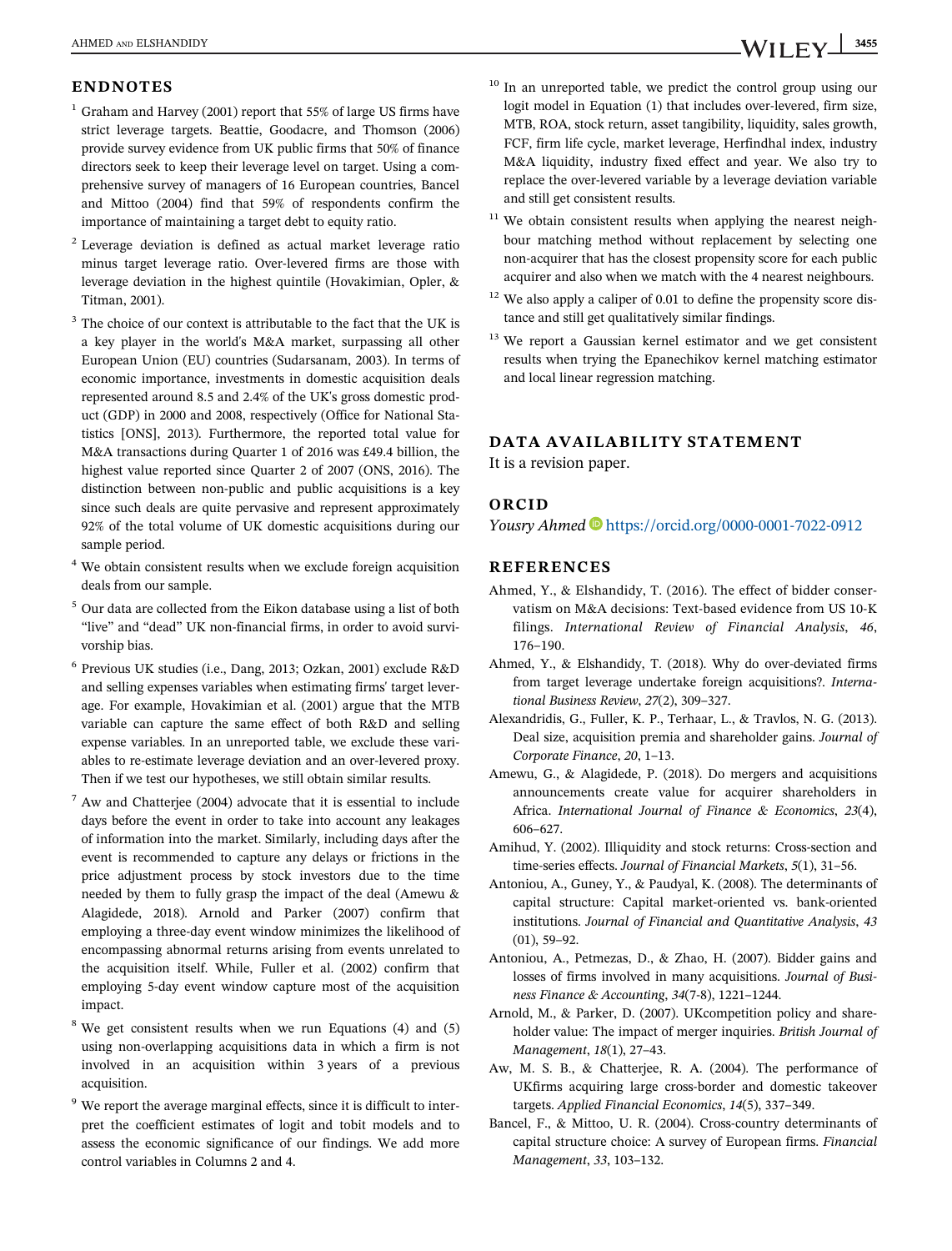# 3456 WII FY AHMED AND ELSHANDIDY

- Barbopoulos, L., Paudyal, K., & Pescetto, G. (2012). Legal systems and gains from cross-border acquisitions. *Journal of Business Research*, *65*(9), 1301–1312.
- Barney, J. B. (1986). Strategic factor markets: Expectations, luck, and business strategy. *Management Science*, *32*(10), 1231– 1241.
- Beattie, V., Goodacre, A., & Thomson, S. J. (2006). Corporate financing decisions: UKsurvey evidence. *Journal of Business Finance & Accounting*, *33*(9-10), 1402–1434.
- Berger, A. N., & Di Patti, E. B. (2006). Capital structure and firm performance: A new approach to testing agency theory and an application to the banking industry. *Journal of Banking & Finance*, *30*(4), 1065–1102.
- Bhaumik, S. K., & Selarka, E. (2012). Does ownership concentration improve M&a outcomes in emerging markets?: Evidence from India. *Journal of Corporate Finance*, *18*(4), 717–726.
- Borochin, P., Ghosh, C., & Huang, D. (2019). Target information asymmetry and takeover strategy: Insights from a new perspective. *European Financial Management*, *25*(1), 38–79.
- Bradley, M., Jarrell, G. A., & Kim, E. (1984). On the existence of an optimal capital structure: Theory and evidence. *The Journal of Finance*, *39*(3), 857–878.
- Brounen, D., De Jong, A., & Koedijk, K. (2006). Capital structure policies in Europe: Survey evidence. *Journal of Banking & Finance*, *30*(5), 1409–1442.
- Capron, L., & Shen, J. C. (2007). Acquisitions of private vs. public firms: Private information, target selection, and acquirer returns. *Strategic Management Journal*, *28*(9), 891–911.
- Céspedes, J., González, M., & Molina, C. A. (2010). Ownership and capital structure in Latin America. *Journal of Business Research*, *63*(3), 248–254.
- Coles, J. L., Daniel, N. D., & Naveen, L. (2006). Managerial incentives and risk-taking. *Journal of Financial Economics*, *79*(2), 431–468.
- Conn, R. L., Cosh, A., Guest, P. M., & Hughes, A. (2005). The impact on UKacquirers of domestic, cross-border, public and private acquisitions. *Journal of Business Finance & Accounting*, *32*(5-6), 815–870.
- Dang, V. A. (2013). Testing capital structure theories using error correction models: Evidence from the UK, France and Germany. *Applied Economics*, *45*(2), 171–190.
- Dang, V. A., Kim, M., & Shin, Y. (2012). Asymmetric capital structure adjustments: New evidence from dynamic panel threshold models. *Journal of Empirical Finance*, *19*(4), 465–482.
- Davydenko, S. A., & Franks, J. R. (2008). Do bankruptcy codes matter? A study of defaults in France, Germany, and the UK. *The Journal of Finance*, *63*(2), 565–608.
- DeAngelo, H., & Masulis, R. W. (1980). Optimal capital structure under corporate and personal taxation. *Journal of Financial Economics*, *8*(1), 3–29.
- Dutta, S., & Jog, V. (2009). The long-term performance of acquiring firms: A re-examination of an anomaly. *Journal of Banking & Finance*, *33*(8), 1400–1412.
- Erel, I., Jang, Y., & Weisbach, M. S. (2015). Do acquisitions relieve target firms' financial constraints? *The Journal of Finance*, *70*(1), 289–328.
- Faccio, M., McConnell, J. J., & Stolin, D. (2006). Returns to acquirers of listed and unlisted targets. *Journal of Financial and Quantitative Analysis*, *41*(01), 197–220.
- Fama, E. F. (1991). Efficient capital markets: II. *The Journal of Finance*, *46*(5), 1575–1617.
- Fama, E. F., & French, K. R. (2002). Testing trade-off and pecking order predictions about dividends and debt. *Review of Financial Studies*, *15*(1), 1–33.
- Frankel, R., & Li, X. (2004). Characteristics of a firm's information environment and the information asymmetry between insiders and outsiders. *Journal of Accounting and Economics*, *37*(2), 229–259.
- Fuller, K., Netter, J., & Stegemoller, M. (2002). What do returns to acquiring firms tell us? Evidence from firms that make many acquisitions. *The Journal of Finance*, *57*(4), 1763–1793.
- Graham, J. R., & Harvey, C. R. (2001). The theory and practice of corporate finance: Evidence from the field. *Journal of Financial Economics*, *60*(2), 187–243.
- Gujarati, D., & Porter, D. (2009). *Basic Econometrics* (5th ed.). New Yorkn, NY: McGraw-Hill.
- Guney, Y., Ozkan, A., & Ozkan, N. (2007). International evidence on the non-linear impact of leverage on corporate cash holdings. *Journal of Multinational Financial Management*, *17*(1), 45–60.
- Harford, J., Humphery-Jenner, M., & Powell, R. (2012). The sources of value destruction in acquisitions by entrenched managers. *Journal of Financial Economics*, *106*(2), 247–261.
- Harford, J., Klasa, S., & Walcott, N. (2009). Do firms have leverage targets? Evidence from acquisitions. *Journal of Financial Economics*, *93*(1), 1–14.
- Harris, J., & O'Brien, W. (2018). US worldwide taxation and domestic mergers and acquisitions. *Journal of Accounting and Economics*, *66*(2-3), 419–438.
- Harris, M., & Raviv, A. (1991). The theory of capital structure. *The Journal of Finance*, *46*(1), 297–355.
- Heckman, J. J. (1979). Sample selection as a specification error. *Econometrica*, *47*, 153–161.
- Hovakimian, A., Opler, T., & Titman, S. (2001). The debt-equity choice. *Journal of Financial and Quantitative Analysis*, *36*(01),  $1 - 24$ .
- Jansen, I. P. (2015). Trading volume around announcements of mergers and acquisitions. *Applied Economics Letters*, *22*(15), 1204–1208.
- Jensen, M. C., & Meckling, W. H. (1976). Theory of the firm: Managerial behavior, agency costs and ownership structure. *Journal of Financial Economics*, *3*(4), 305–360.
- Jensen, M. C. (1986). Agency costs of free cash flow, corporate finance, and takeovers. *The American Economic Review*, *76*(2), 323–329.
- Karpoff, J. M., Lee, G., & Masulis, R. W. (2013). Contracting under asymmetric information: Evidence from lockup agreements in seasoned equity offerings. *Journal of Financial Economics*, *110* (3), 607–626.
- Kayhan, A., & Titman, S. (2007). Firms' histories and their capital structures. *Journal of Financial Economics*, *83*(1), 1–32.
- Leary, M. T., & Roberts, M. R. (2005). Do firms rebalance their capital structures? *The Journal of Finance*, *60*(6), 2575–2619.
- Leary, M. T., & Roberts, M. R. (2010). The pecking order, debt capacity, and information asymmetry. *Journal of Financial Economics*, *95*(3), 332–355.
- Ma, M., Sun, X., Waisman, M., & Zhu, Y. (2016). State ownership and market liberalization: Evidence from China's domestic M&a market. *Journal of International Money and Finance*, *69*, 205–223.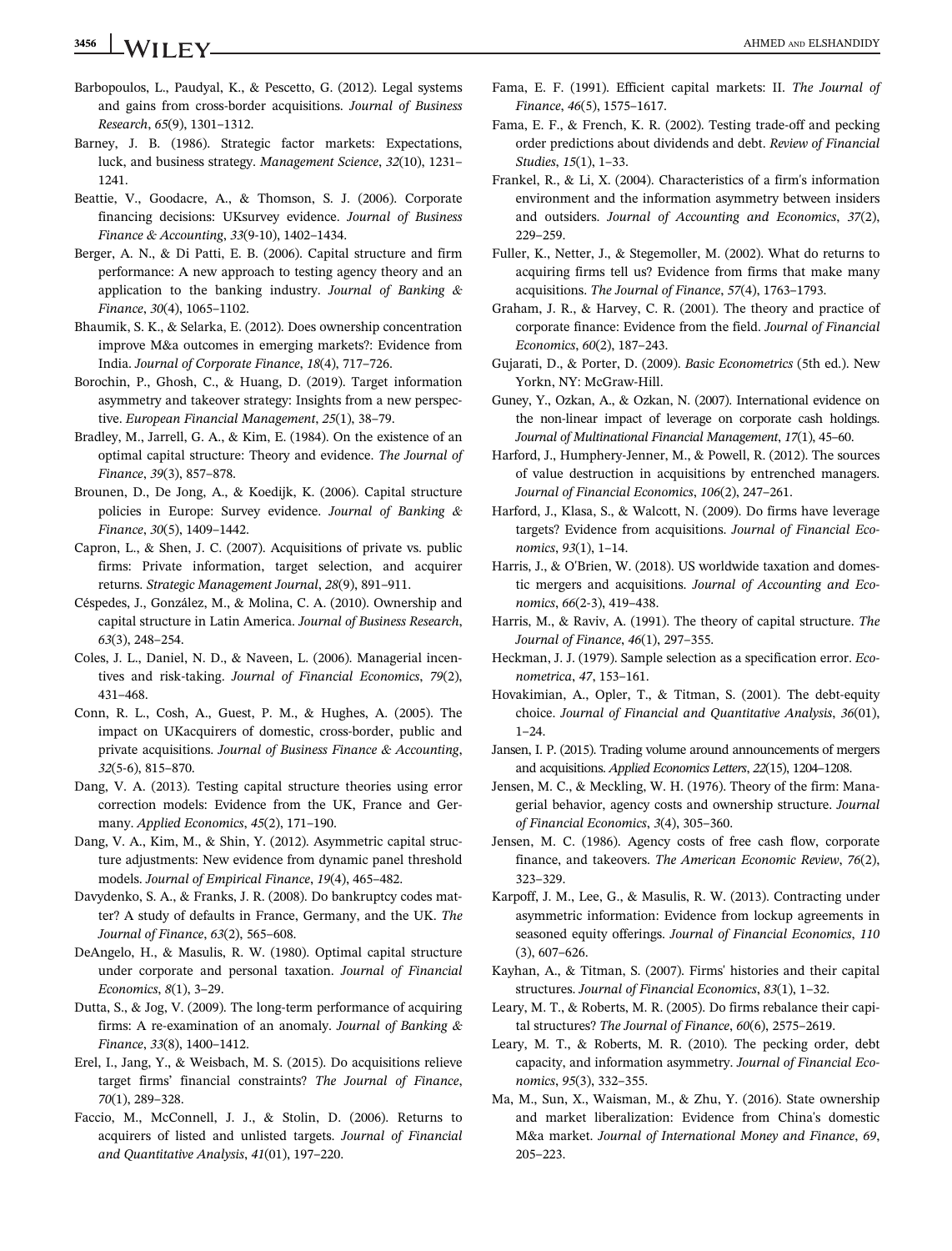- Makadok, R., & Barney, J. B. (2001). Strategic factor market intelligence: An application of information economics to strategy formulation and competitor intelligence. *Management Science*, *47* (12), 1621–1638.
- Maloney, M. T., McCormick, R. E., & Mitchell, M. L. (1993). Managerial decision making and capital structure. *Journal of Business*, *66*, 189–217.
- Margaritis, D., & Psillaki, M. (2010). Capital structure, equity ownership and firm performance. *Journal of Banking & Finance*, *34* (3), 621–632.
- Miller, M. H. (1977). Debt and taxes. *The Journal of Finance*, *32*(2), 261–275.
- Minton, B. A., Taillard, J. P., & Williamson, R. (2014). Financial expertise of the board, risk taking, and performance: Evidence from bank holding companies. *Journal of Financial and Quantitative Analysis*, *49*(2), 351–380.
- Moeller, S. B., Schlingemann, F. P., & Stulz, R. M. (2004). Firm size and the gains from acquisitions. *Journal of Financial Economics*, *73*(2), 201–228.
- Morellec, E., & Zhdanov, A. (2008). Financing and takeovers. *Journal of Financial Economics*, *87*(3), 556–581.
- Myers, S. C. (1977). Determinants of corporate borrowing. *Journal of Financial Economics*, *5*(2), 147–175.
- Myers, S. C., & Majluf, N. S. (1984). Corporate financing and investment decisions when firms have information that investors do not have. *Journal of Financial Economics*, *13*(2), 187–221.
- Officer, M. S. (2003). Termination fees in mergers and acquisitions. *Journal of Financial Economics*, *69*(3), 431–467.
- Officer, M. S. (2007). The price of corporate liquidity: Acquisition discounts for unlisted targets. *Journal of Financial Economics*, *83*(3), 571–598.
- Officer, M. S., Poulsen, A. B., & Stegemoller, M. (2009). Target-firm information asymmetry and acquirer returns. *Review of Finance*, *13*(3), 467–493.
- Office for National Statistics (2016). Mergers and Acquisitions involving UK companies, Office for National Statistics. Retrieved on May 5, 2020 from https://www.ons.gov.uk/businessindustryandtrade/ changestobusiness/mergersandacquisitions/bulletins/mergersand acquisitionsinvolvingukcompanies/jantomar2016
- Office for National Statistics (2013). Long-Term Profile of Gross Domestic Product (GDP) in the UK, Office for National Statistics. Retrieved on May 5, 2016 from http://webarchive. nationalarchives.gov.uk/20160105160709/http://www.ons.gov. uk/ons/rel/elmr/explaining-economic-statistics/long-term-profileof-gdp-in-the-uk/sty-long-term-profile-of-gdp.html
- Owen, S., & Yawson, A. (2010). Corporate life cycle and M&a activity. *Journal of Banking & Finance*, *34*, 427–440.
- Ozkan, A. (2001). Determinants of capital structure and adjustment to long run target: Evidence from UKcompany panel data. *Journal of Business Finance & Accounting*, *28*(1–2), 175–198.
- Rajan, R. G., & Zingales, L. (1995). What do we know about capital structure? Some evidence from international data. *The Journal of Finance*, *50*(5), 1421–1460.
- Reuer, J. J., & Ragozzino, R. (2008). Adverse selection and M&A design: The roles of alliances and IPOs. *Journal of Economic Behavior & Organization*, *66*(2), 195–212.
- Roll, R. (1986). The hubris hypothesis of corporate takeovers. *Journal of Business*, *59*(2), 197–216.
- Rosenbaum, P. R., & Rubin, D. B. (1983). The central role of the propensity score in observational studies for causal effects. *Biometrika*, *70*(1), 41–55.
- Saunders, A., & Steffen, S. (2011). The costs of being private: Evidence from the loan market. *The Review of Financial Studies*, *24*(12), 4091–4122.
- Schlingemann, F. P., Stulz, R. M., & Walkling, R. A. (2002). Divestitures and the liquidity of the market for corporate assets. *Journal of Financial Economics*, *64*(1), 117–144.
- Simintzi, E., Vig, V., & Volpin, P. (2015). Labor protection and leverage. *The Review of Financial Studies*, *28*(2), 561–591.
- Stulz, R. (1990). Managerial discretion and optimal financing policies. *Journal of Financial Economics*, *26*(1), 3–27.
- Sudarsanam, S. (2003). *Creating value from mergers and acquisitions: The challenges: An integrated and international perspective*, Essex, England: Pearson Education.
- Titman, S., & Wessels, R. (1988). The determinants of capital structure choice. *The Journal of Finance*, *43*(1), 1–19.
- Uysal, V. B. (2011). Deviation from the target capital structure and acquisition choices. *Journal of Financial Economics*, *102*(3), 602–620.
- William, H., & Michael, J. (1976). Theory of the firm: Managerial behavior, agency costs and ownership structure. *Journal of Financial Economics*, *3*, 305–360.

How to cite this article: Ahmed Y, Elshandidy T. Effect of leverage deviation on choices and outcomes of public versus non-public acquisitions. *Int J Fin Econ*. 2021;26:3436–3459. https://doi.org/ 10.1002/ijfe.1969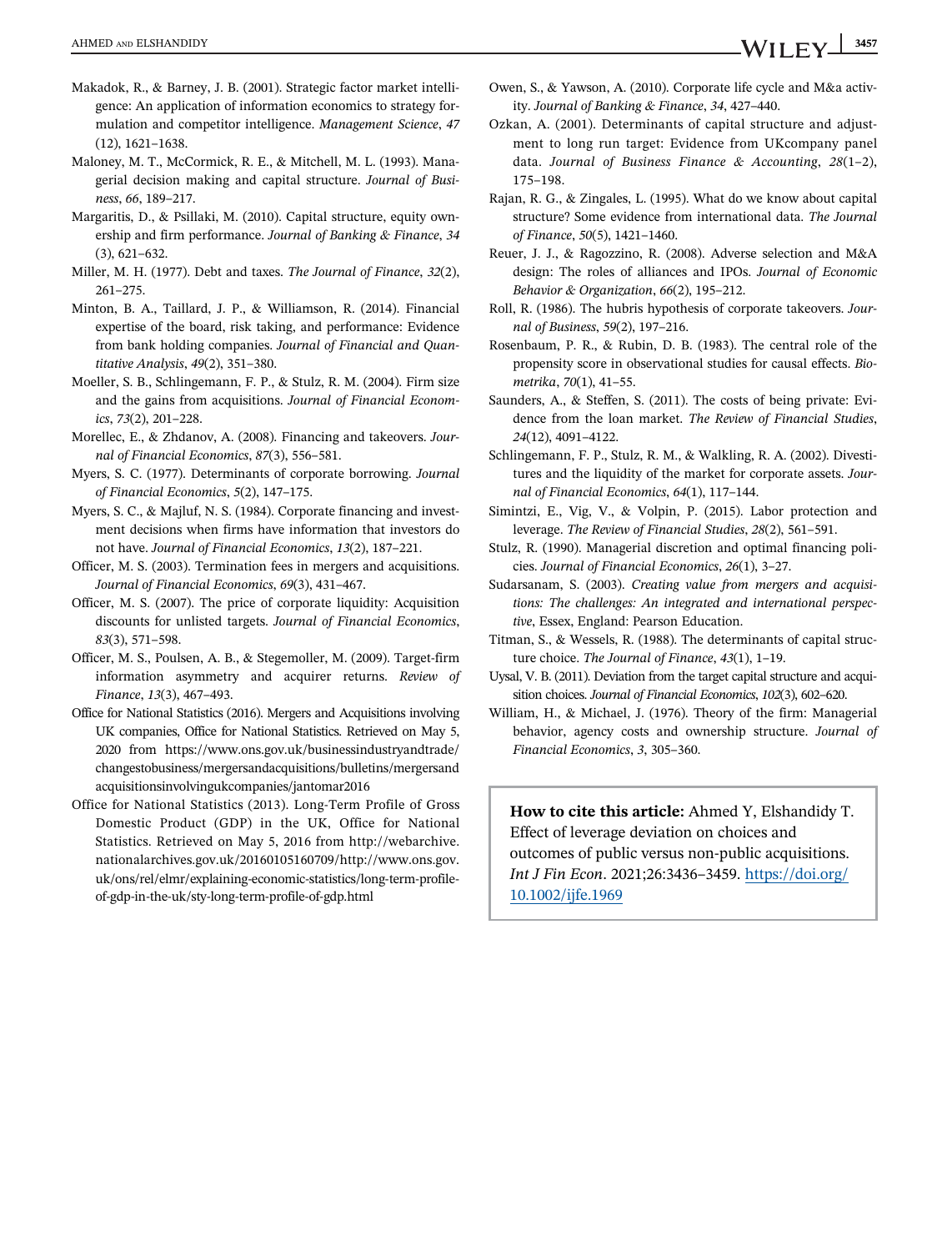# APPENDIX A: DEFINITIONS OF VARIABLES

| Variable                                  | Definition                                                                                                                                                                                                                                                                                                                                                                                                                                       |
|-------------------------------------------|--------------------------------------------------------------------------------------------------------------------------------------------------------------------------------------------------------------------------------------------------------------------------------------------------------------------------------------------------------------------------------------------------------------------------------------------------|
| Asset tangibility                         | Net property, plant and equipment divided by total assets.                                                                                                                                                                                                                                                                                                                                                                                       |
| CARMAR $(-1, 1)$ & $(-2, +2)$             | Cumulative abnormal returns estimated using the market adjusted model. The benchmark return<br>is the UK FTSE all shares index on date t. CARs are calculated over a 3-day event window (from<br>1 day before to 1 day after the announcement date) and over a 5-day event window (2 days<br>before and 2 days after the announcement date).                                                                                                     |
| CARMM $(-1, +1)$ & $(-2, +2)$             | Cumulative abnormal returns estimated using market model. The benchmark return is the UK<br>FTSE all shares index on date t. market model parameters are estimated over the 255-day<br>window ending 46 trading days before the announcement. CARs are calculated over a 3-day<br>event window (from 1 day before to 1 day after the announcement date) and over a 5-day event<br>window (2 days before and 2 days after the announcement date). |
| $\Delta$ ROA                              | The difference between the average ROA 3 years after the deal $(t + 1, t + 3)$ and the average<br>3 years ROA prior to the deal ( $t - 3$ to $t - 1$ ), where t is the effective year of a completed M&A<br>deal.                                                                                                                                                                                                                                |
| $\Delta$ Tobin's q                        | The difference between the average Tobin's $q$ 3 years after the deal $(t + 1, t + 3)$ and the average<br>3 years Tobin's q prior to the deal $(t - 3$ to $t - 1)$ , where t is the effective year of a completed<br>M&A deal. Tobin's $q$ equals (market value of equity + book value of liabilities)/(book value of<br>equity + book value of liabilities).                                                                                    |
| Competed deals                            | Takes a value of one if there is more than one bidder and zero otherwise.                                                                                                                                                                                                                                                                                                                                                                        |
| Deal relative size                        | Natural logarithm of the ratio of deal value to the acquirers' total assets prior to the<br>announcement date.                                                                                                                                                                                                                                                                                                                                   |
| FCF                                       | Free cash flow ratio is (net operating cash flow – Cash dividends – Capital expenditures)/ total<br>assets.                                                                                                                                                                                                                                                                                                                                      |
| Firm growth                               | Sales growth rate the equal natural logarithm of $(Sales_{i,t}/Sale_{i,t-1})t$                                                                                                                                                                                                                                                                                                                                                                   |
| Firm life cycle                           | Retained earnings divided by common shareholders' equity                                                                                                                                                                                                                                                                                                                                                                                         |
| Firm size                                 | The natural logarithm of sales.                                                                                                                                                                                                                                                                                                                                                                                                                  |
| Herfindahl                                | The sum of the square of sales of a firm divided by the sum of sales of all firms sharing the same<br>three-digit SIC.                                                                                                                                                                                                                                                                                                                           |
| Hostile deals                             | Takes a value of one if the deal is a hostile acquisition and zero otherwise.                                                                                                                                                                                                                                                                                                                                                                    |
| Industry M&A Liquidity                    | Total acquisition value for each year and three-digit SIC code, scaled by total assets of all UK firms<br>that share the same year and three-digit SIC.                                                                                                                                                                                                                                                                                          |
| Leverage deviation                        | Actual market leverage ratio minus target leverage ratio.                                                                                                                                                                                                                                                                                                                                                                                        |
| Liquidity                                 | Current assets over current liabilities.                                                                                                                                                                                                                                                                                                                                                                                                         |
| Market leverage                           | Total debt divided by the sum of total debt plus market-value of equity.                                                                                                                                                                                                                                                                                                                                                                         |
| <b>MTB</b>                                | Market value over book value of total assets.                                                                                                                                                                                                                                                                                                                                                                                                    |
| <b>NDTS</b>                               | Non-debt tax shields ratio is annual depreciation expenses over total assets.                                                                                                                                                                                                                                                                                                                                                                    |
| Over-levered                              | Takes a value of one if the firm falls in the highest quintile for leverage deviation and zero<br>otherwise.                                                                                                                                                                                                                                                                                                                                     |
| Over-levered $\times$ public acquisitions | An interaction term between over-levered firm and public acquisitions.                                                                                                                                                                                                                                                                                                                                                                           |
| Public acquisition                        | Takes a value of one if the firm makes a public acquisition and zero if it makes a non-public<br>acquisition.                                                                                                                                                                                                                                                                                                                                    |
| Public value/TA                           | Ratio of public deals value to the acquirers' total assets.                                                                                                                                                                                                                                                                                                                                                                                      |
| Pure cash deals                           | Takes a value of one if the whole acquisition transaction is paid with cash only and zero<br>otherwise.                                                                                                                                                                                                                                                                                                                                          |
| Pure stock deals                          | Takes a value of one if the whole acquisition transaction is paid with stock only and zero<br>otherwise.                                                                                                                                                                                                                                                                                                                                         |
| R&D expenses/total assets                 | The ratio of research and development expenses over total assets.                                                                                                                                                                                                                                                                                                                                                                                |